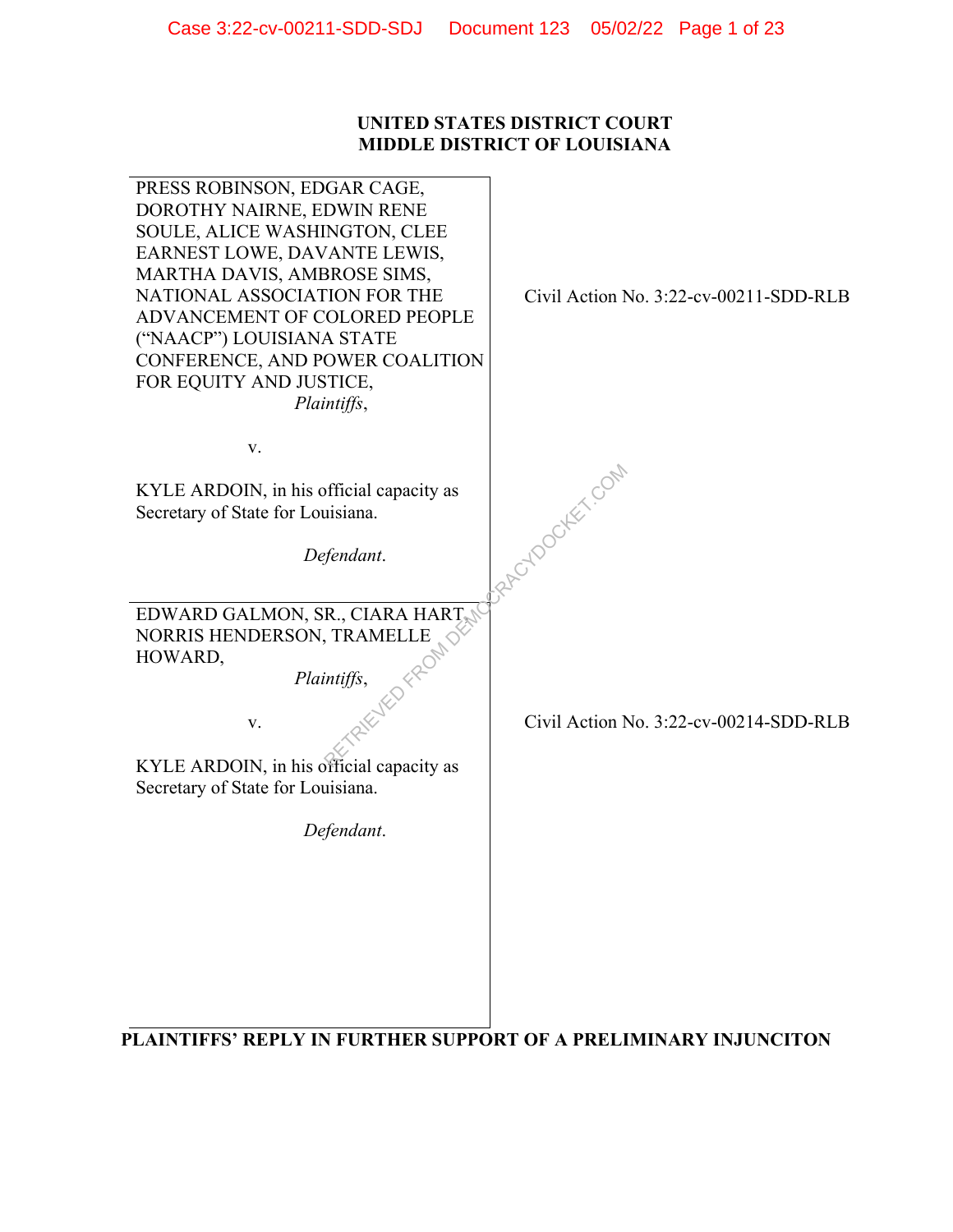# **TABLE OF CONTENTS**

# **Page**

| ARGUMENT. |                                                                                                                                                           |
|-----------|-----------------------------------------------------------------------------------------------------------------------------------------------------------|
| I.        | Plaintiffs' illustrative map does not constitute a racial gerrymander 2                                                                                   |
| II.       | Plaintiffs have shown under <i>Gingles</i> I that an additional compact majority-<br>Black district can be drawn that encompasses much of Baton Rouge and |
| III.      | Plaintiffs have shown under Gingles II/III that Black voters in Louisiana<br>are cohesive, and that white voters vote as a bloc to defeat their candidate |
| IV.       | The totality of circumstances further demonstrates a Section 2 violation 12                                                                               |
| V.        |                                                                                                                                                           |
|           |                                                                                                                                                           |
|           |                                                                                                                                                           |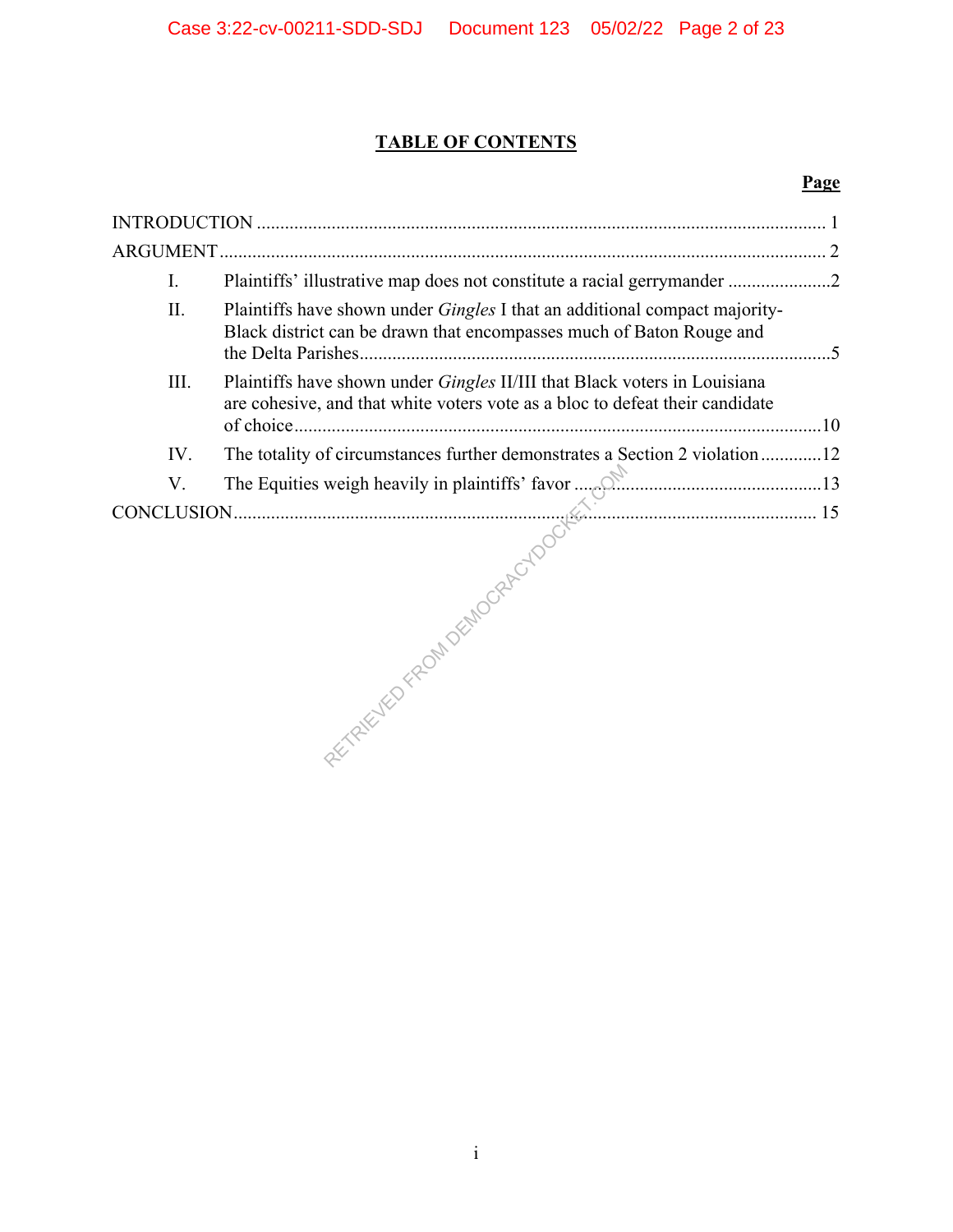# **TABLE OF AUTHORITIES**

| Cases<br>Page(s)                                                                                                                   |  |
|------------------------------------------------------------------------------------------------------------------------------------|--|
| Ala. Legis. Black Caucus v. Alabama,                                                                                               |  |
| Arkansas State Conf. NAACP v. Arkansas Bd. of Apportionment,<br>No. 4:21-CV-01239-LPR, 2022 WL 496908 (E.D. Ark. Feb. 17, 2022) 15 |  |
| Bartlett v. Strickland,                                                                                                            |  |
| Bullman v. Ardoin,<br>Exceptions of Leg. Intervenors, Nos. C-716690, C-716837 (La. Dist. Ct.) 14                                   |  |
| Caster v. Merrill,                                                                                                                 |  |
| Clark v. Calhoun Cty., Miss.,                                                                                                      |  |
| Covington v. N. Carolina,                                                                                                          |  |
| Fairley v. Hattiesburg, Miss.,<br>No. 2:06-cv-167-KSMTP, 2008 WL 3287200 (S.D. Miss. Aug. 7, 2008)13                               |  |
| Ga. State Conf. of NAACP v. Fayette Cnty. Bd. of Comm'rs,                                                                          |  |
| Georgia v. Ashcroft,                                                                                                               |  |
| Georgia v. Ashcroft,                                                                                                               |  |
| Gonidakis v. LaRose,                                                                                                               |  |
| Gonzalez v. Harris County, Tex.,                                                                                                   |  |
| Hall v. Louisiana,                                                                                                                 |  |
| Hays v. State of La.,                                                                                                              |  |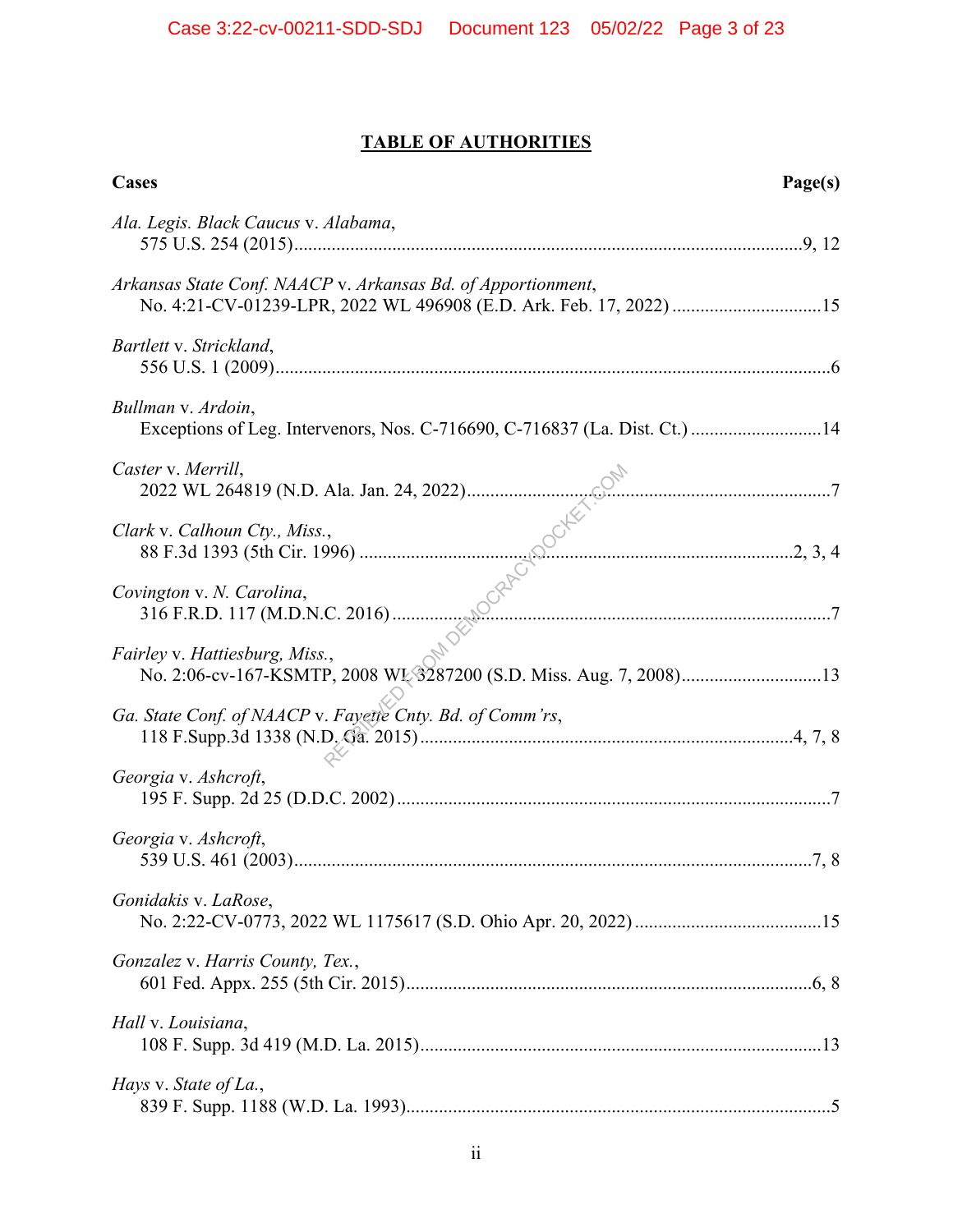| Houston v. Lafayette County,                                        |
|---------------------------------------------------------------------|
| League of United Latin Am. Citizens (LULAC) v. Perry,               |
| Lopez v. Abbott,                                                    |
| Merrill v. Milligan,                                                |
| Miller v. Johnson,                                                  |
| Mo. State Conf. NAACP et al. v. Ferguson-Florissant Sch. Dist.,     |
| Patino v. City of Pasadena,                                         |
| Pendergrass v. Raffensberger,                                       |
| Purcell v. Gonzalez,                                                |
| Republican Nat'l Comm. v. Dem. Nat'l Comm.,                         |
| Shaw v. Reno,                                                       |
| Singleton v. Merrill,                                               |
| St. Bernard Citizens For Better Gov't v. St. Bernard Par. Sch. Bd., |
| Teague v. Attala County,                                            |
| Terrebonne Par. Branch NAACP v. Jindal,                             |
| Theriot v. Jefferson Parish,                                        |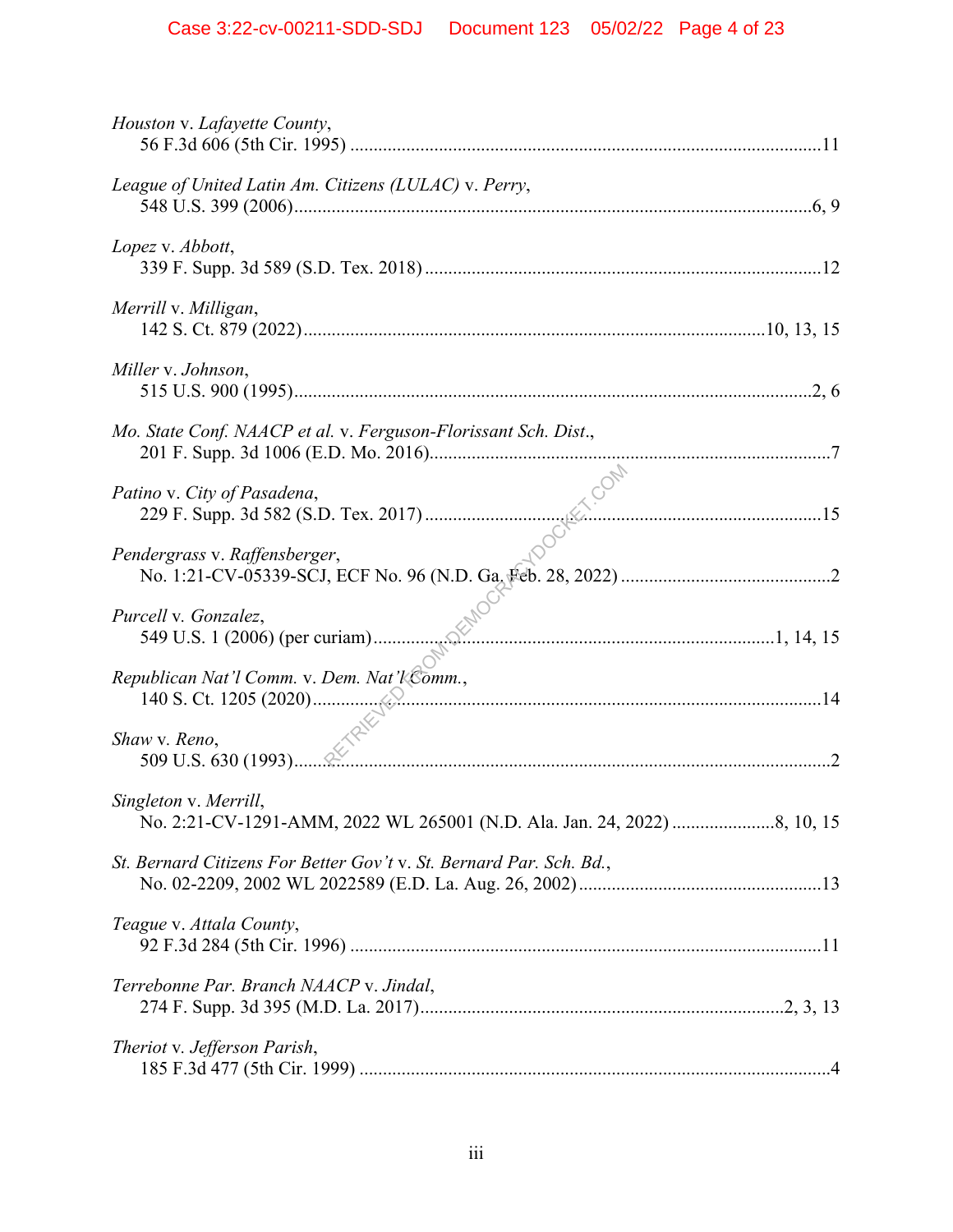| Thomas v. Bryant,                                                                                  |
|----------------------------------------------------------------------------------------------------|
| Thornburg v. Gingles,                                                                              |
| Wisconsin Legislature v. Wisconsin Elections Comm'n,                                               |
| <b>Statutes</b>                                                                                    |
|                                                                                                    |
|                                                                                                    |
| <b>Other Authorities</b>                                                                           |
|                                                                                                    |
|                                                                                                    |
| NAACP v. Ardoin,<br>No. C-716690, Legislative Intervenors' Exceptions (19th Judicial Cir., Mar. 3, |
|                                                                                                    |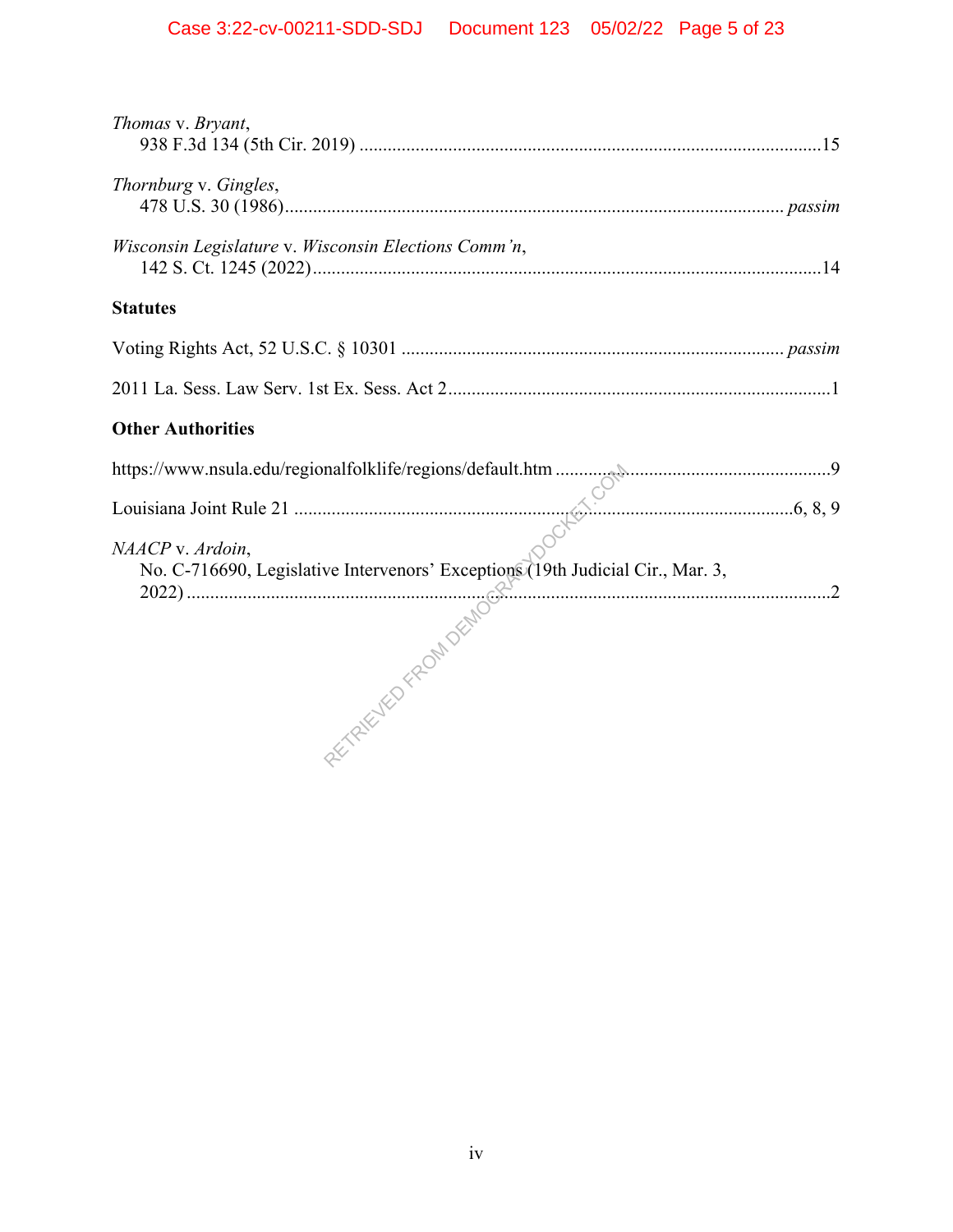#### **INTRODUCTION**

Defendants' oppositions do not dispute the essential elements of a Section 2 violation under *Thornburg* v. *Gingles*, 478 U.S. 30 (1986): plaintiffs' illustrative map<sup>1</sup> is *more* compact than the enacted map by all relevant metrics, satisfies other traditional redistricting standards, and includes a second majority-Black district that usually allows for Black voters to elect their preferred candidates despite statistically demonstrated vote polarization by race. Defendants also largely do not contest plaintiffs' showing that the totality of circumstances, as shown by an analysis of the relevant Senate Factors, weighs strongly in favor of plaintiffs. Defendants' oppositions rest on mischaracterizing the applicable law or directing legally irrelevant quibbles at the robust evidence plaintiffs have submitted.

Defendants also argue that it is too late for a remedial map to be implemented in 2022. *See* Ardoin Opp. at 18–24 (citing *Purcell* v*. Gonzalez*, 549 U.S. 1 (2006) (per curiam)). But *Purcell* is no obstacle here. There is ample time for the Court and defendants to do the crucial work of adopting and implementing a VRA-compliant redistricting map. The 2022 election is nearly six months away.<sup>2</sup> The first substantive deadline—the candidate qualifying period—is over eleven weeks away. And, while defendants argue that "there are looming candidate deadlines that must be met," AG Opp. at 22, and that a ruling requiring defendants to adopt a compliant map will "create election chaos," Ardoin Opp. at 23, defendants have made every effort to delay this proceeding. And little more than a month ago the legislative intervenors assured the state court in the related impasse litigation that "the candidate qualification period Exercising the applicable law or directing<br>is have submitted.<br>Let that it is too late for a remedial map to<br>itting *Purcell* v. Gonzalez, 549 U.S. 1 (20)<br>There is ample time for the Court and de<br>menting a VRA-compliant red

<sup>1</sup> Unless otherwise specified, references to plaintiffs' illustrative map refer to the map in Mr. Fairfax's expert report submitted with the motion for preliminary injunction. Plaintiffs attach in Supp. Ex. 1 to John Adcock's Second Declaration a second illustrative map addressing certain arguments made by defendants and defendantintervenors.

<sup>2</sup> Louisiana's redistricting process has followed its normal schedule and was unaffected by the Census data delay. For example, in 2011, the map was drawn in April 2011. *See* 2011 La. Sess. Law Serv. 1st Ex. Sess. Act 2 (Apr. 14, 2011).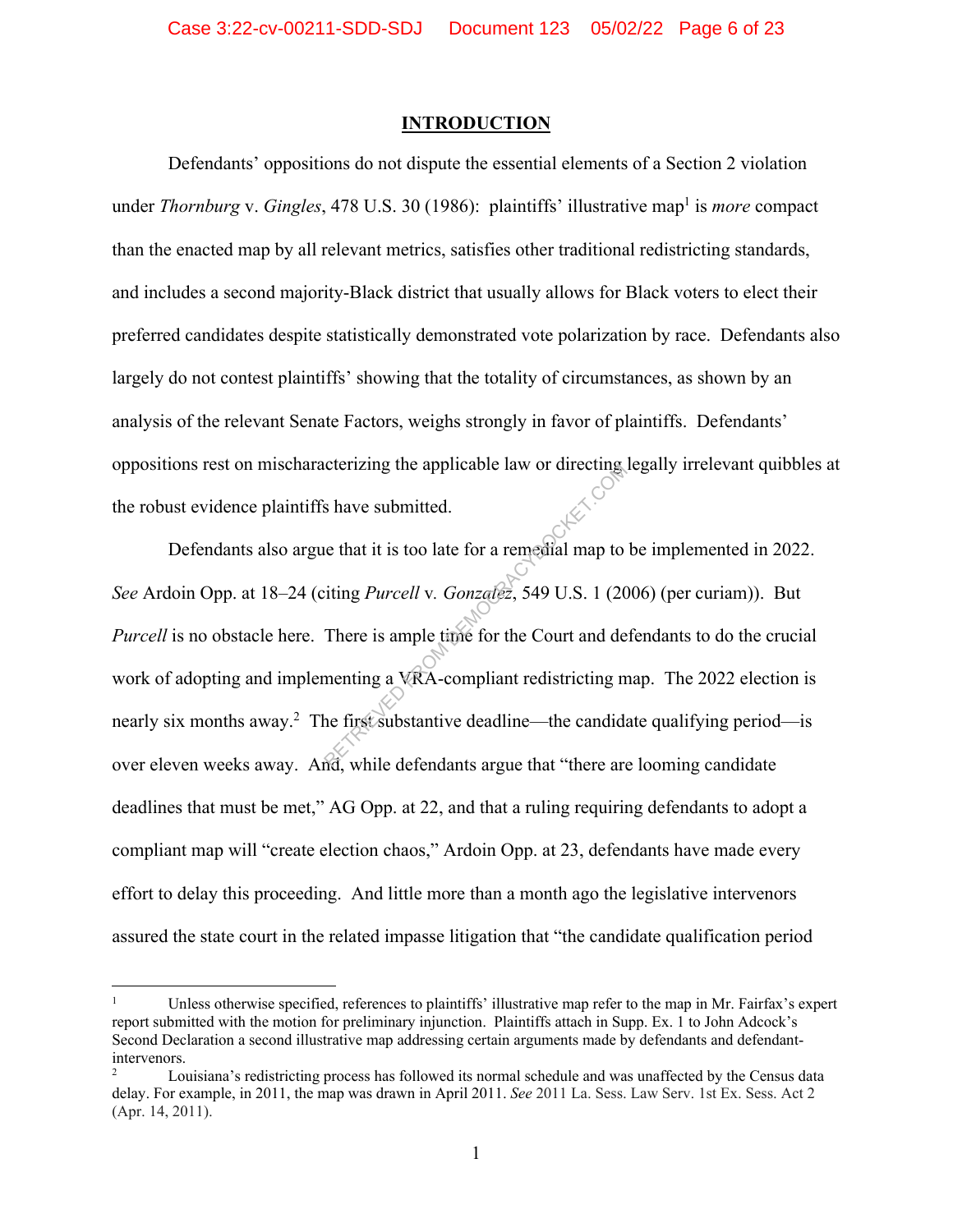could be moved back if necessary . . . without impacting voters," and that "[t]he election deadlines that actually impact voters do not occur until October 2022." *NAACP* v. *Ardoin*, No. C-716690, Legislative Intervenors' Exceptions at 9 (19th Judicial Cir., Mar. 3, 2022).<sup>3</sup>

The Section 2 violation is clear, and the equities favor a preliminary injunction.

## **ARGUMENT**

## **I. Plaintiffs' illustrative map does not constitute a racial gerrymander**

Defendants argue that plaintiffs fail to satisfy the *Gingles* preconditions because, they contend, plaintiffs' plans constitute a racial gerrymander under the *Shaw* line of cases, which forbid redistricting plans where "race was the predominant factor" in drawing the district lines. *Miller* v. *Johnson*, 515 U.S. 900, 916–918 (1995) (citing *Shaw* v*. Reno*, 509 U.S. 630, 636–37 (1993)). But the Supreme Court has never held that a plan submitted to establish the first *Gingles* precondition must be assessed under the *Shaw/Miller* standard. And the Fifth Circuit has expressly held that plaintiffs are *not* required to show that their proposed plans comply with *Miller* to satisfy the *Gingles* preconditions. *See Clark* v. *Calhoun Cty., Miss.*, 88 F.3d 1393, 1406–07 (5th Cir. 1996) (holding that "*Miller* and its progeny [did not] work a change in the first *Gingles* inquiry"); *Terrebonne Par. Branch NAACP* v. *Jindal*, 274 F. Supp. 3d 395, 428 (M.D. La. 2017), *rev'd on other grounds*, *Fusilier* v. *Landry*, 963 F.3d 447 (5th Cir. 2020). While *Miller* looks to the motivation of the mapmaker and asks whether race was the mapmaker's predominant motivation, the *Gingles* preconditions—consistent with the express 900, 916–918 (1995) (citing *Shaw*'s: *Ref*<br>
bourt has never held that a plan submitted<br>
e assessed under the *Shaw/Miller* standar<br>
tiffs are *not* required to show that their pr<br>
preconditions. *See Clark v. Calhoun Cty* 

<sup>3</sup> In a further effort to delay this proceeding, the Attorney General states that he intends to "file an emergency motion to stay" this action and to "reset deadlines," and complains that the expedited schedule the Court established "works a material injustice on the State." State AG Opp. at  $23 \& n. 10$ . But plaintiffs commenced this action the very day that HB1 was enacted, and the Court's schedule is substantially similar to those set by courts in other redistricting litigation this cycle. *See, e.g*., *Pendergrass* v. *Raffensberger*, No. 1:21-CV-05339-SCJ, ECF No. 96 (N.D. Ga. Feb. 28, 2022); *Singleton* v. *Merrill*, 2:21-cv-01291-AMM, ECF No. 45 (N.D. Ala. Nov. 23, 2021). And defendants have been on notice since at least October 2018—including from multiple letters from the organizational plaintiffs and others and statements by the Governor—that a map without two majority Black districts would violate the VRA. *See* Decl. of John Adcock, Ex. 22 at 1.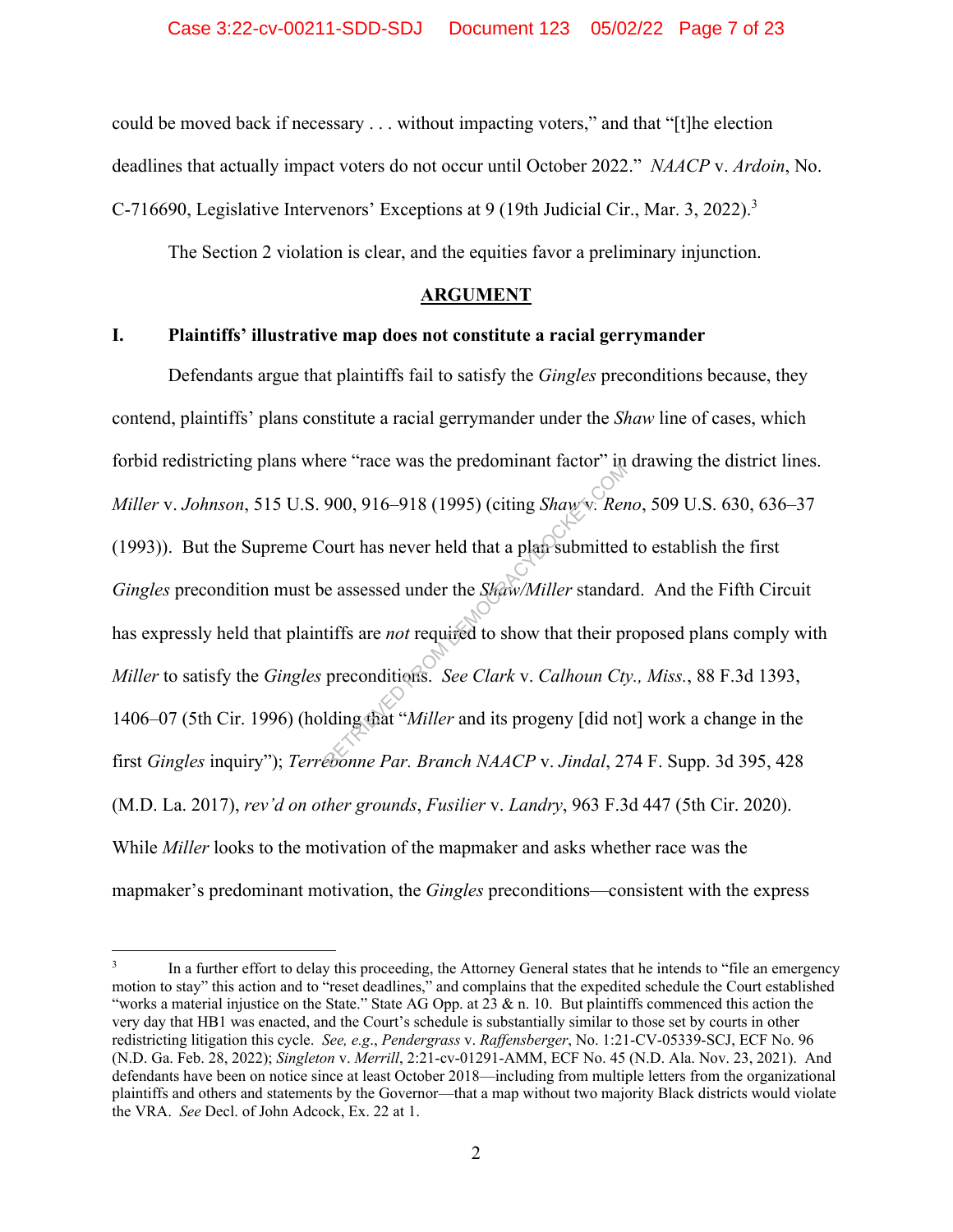## Case 3:22-cv-00211-SDD-SDJ Document 123 05/02/22 Page 8 of 23

focus of the VRA on the impact of the challenged practice rather than its intent—ignore motivation and ask whether "geographic dispersal . . . is the *cause* of the black populations' disproportionately weak political strength." *Clark*, 88 F.3d at 1406–1407. The State attempts to distinguish *Clark* on the ground that the case was a trial on the merits rather than a preliminary injunction. But the procedural posture of the case is irrelevant to the Fifth Circuit's holding on the relationship between *Gingles* and the racial gerrymandering standard, which was based on its reading of Supreme Court precedent. *Clark* at 88 F.3d 1393, 1406–07.

In any event, defendants' assertion that race was the predominant motivation of plaintiffs and their experts is contrary to the evidence. This Court has held that race is "not the predominant or sole consideration" when a plaintiff's expert takes into account "traditional redistricting principles" rather than solely "try[ing] to maximize black voting age strength." *Terrebonne Par. Branch NAACP*, 274 F. Supp. 3d at 429 n.196. Here, plaintiffs' expert, Anthony Fairfax, prioritized traditional redistricting principles and has stated unequivocally that race was not the predominant factor in his analysis. Ex.  $\parallel$  2; 6; Supp. Ex. 1  $\parallel$  28.<sup>4</sup> As he explains in his initial and supplemental reports, Mr. Fairfax accounted in particular for communities of interest based upon socioeconomic factors and the testimony of witnesses at roadshows and in the Legislature. Ex. 1 to John Adcock's Decl., ECF 41-2  $\P$  24; Supp. Ex. 1  $\P$ 28. And it is undisputed that Mr. Fairfax's illustrative map is as good as or superior to HB 1 on the traditional redistricting principles identified the Legislature's Joint Resolution 21. $^5$ to the evidence. This Court has held that<br>ration" when a plaintiff's expert takes int<br>er than solely "try[ing] to maximize black<br> $ACP$ , 274 F. Supp. 3dat 429 n.196. Her<br>traditional redistricting principles and has<br>at factor

<sup>4</sup> Citations to "Supp. Ex." Refer to Exhibits to the Second Declaration of John Adcock.

Supp. Ex. 1 refers to the supplemental expert report of Anthony Fairfax; Supp. Ex. 2 refers to the supplemental expert report of Dr. Lisa Handley; Supp. Ex. 3 refers to the supplemental expert report of Dr. R. Blakeslee Gilpin; and Supp. Ex. 4 refers to the supplemental expert report of Dr. Traci Burch.

Plaintiffs also submit with Mr. Fairfax's accompanying rebuttal report a second illustrative map, App. 1, that is superior to HB 1 on all traditional redistricting principles. Supp. Ex. 1 ¶ 9, Table 1.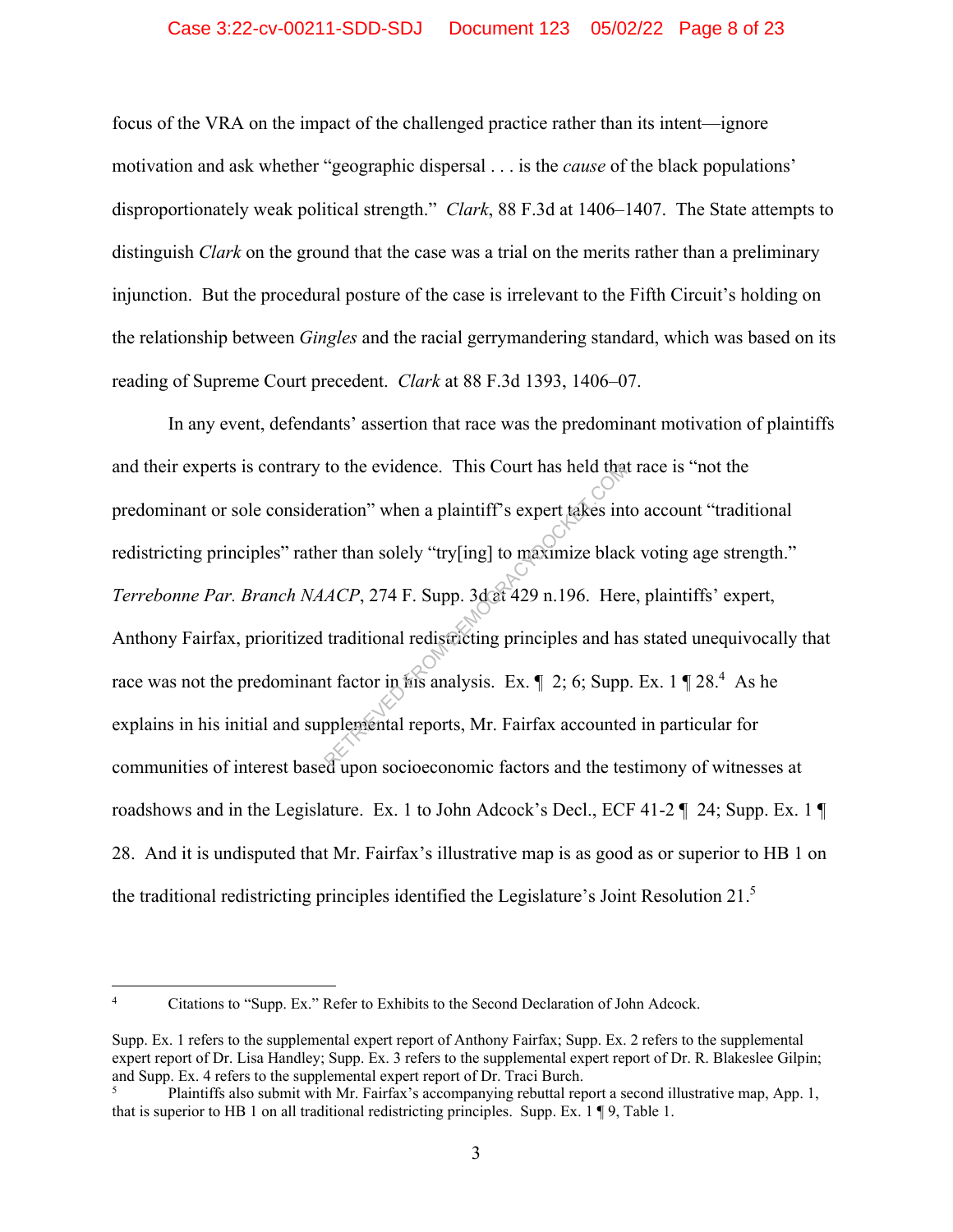Moreover, even a redistricting plan in which race predominates will pass constitutional muster if it is narrowly tailored to achieve the compelling state interest of complying with the VRA. *See Theriot* v*. Jefferson Parish*, 185 F.3d 477, 488 (5th Cir. 1999): *Clark*, 88 F.3d at 1405–06. The illustrative plans are narrowly tailored because they do not use "race substantially more than is reasonably necessary" to remedy the Section 2 violation. *Clark*, 88 F.3d at 1407 (citation omitted); *see also Ga. State Conf. of NAACP* v. *Fayette Cnty. Bd. of Comm'rs.*, 118 F. Supp. 3d 1338, 1345 (N.D. Ga. 2015) (noting the court's conclusion that proposed maps to comply with Section 2 survived strict scrutiny). As defendants themselves acknowledge, the illustrative plans offer districts in which the Black voting age population is a bare majority, sufficient to provide an opportunity for Black voters to elect their candidates of choice but no more.

The legislative intervenors' reliance on a computer simulation that failed to produce a plan with two majority-Black districts using a subset of traditional redistricting principles that, they assert, are "race neutral," Leg. Opp. at 11, is misplaced. But neither the Supreme Court nor the Fifth Circuit has ever held, as defendants appear to argue, that there is no Section 2 violation unless an additional majority-Black district would be drawn at random through a supposedly race-neutral process. Leg. Opp. 11–12 (citing *Gonzalez* v*. City of Aurora, Ill.*, 535 F.3d 594, 600 (7th Cir. 2008)). On the contrary, it is well settled that race must be taken into account to some degree to remedy a Section 2 violation. *See Theriot* v. *Jefferson Parish*, 185 F.3d 477, 488 (5th Cir. 1999) (citing *Clark*, 88 F.3d at 1407). Moreover, the legislative intervenors' simulation ignores important redistricting factors that defendants themselves elsewhere emphasize, including retaining communities of interest. *See* Leg. Opp. at 12–13; Leg. Opp. Ex. C. The Black voting age population<br>ortunity for Black voters to elect their car<br>venors' reliance on a computer simulation<br>k districts using a subset of traditional re<br>x," Leg. Opp. at 11, is misplaced. But nei<br>ld, as defendan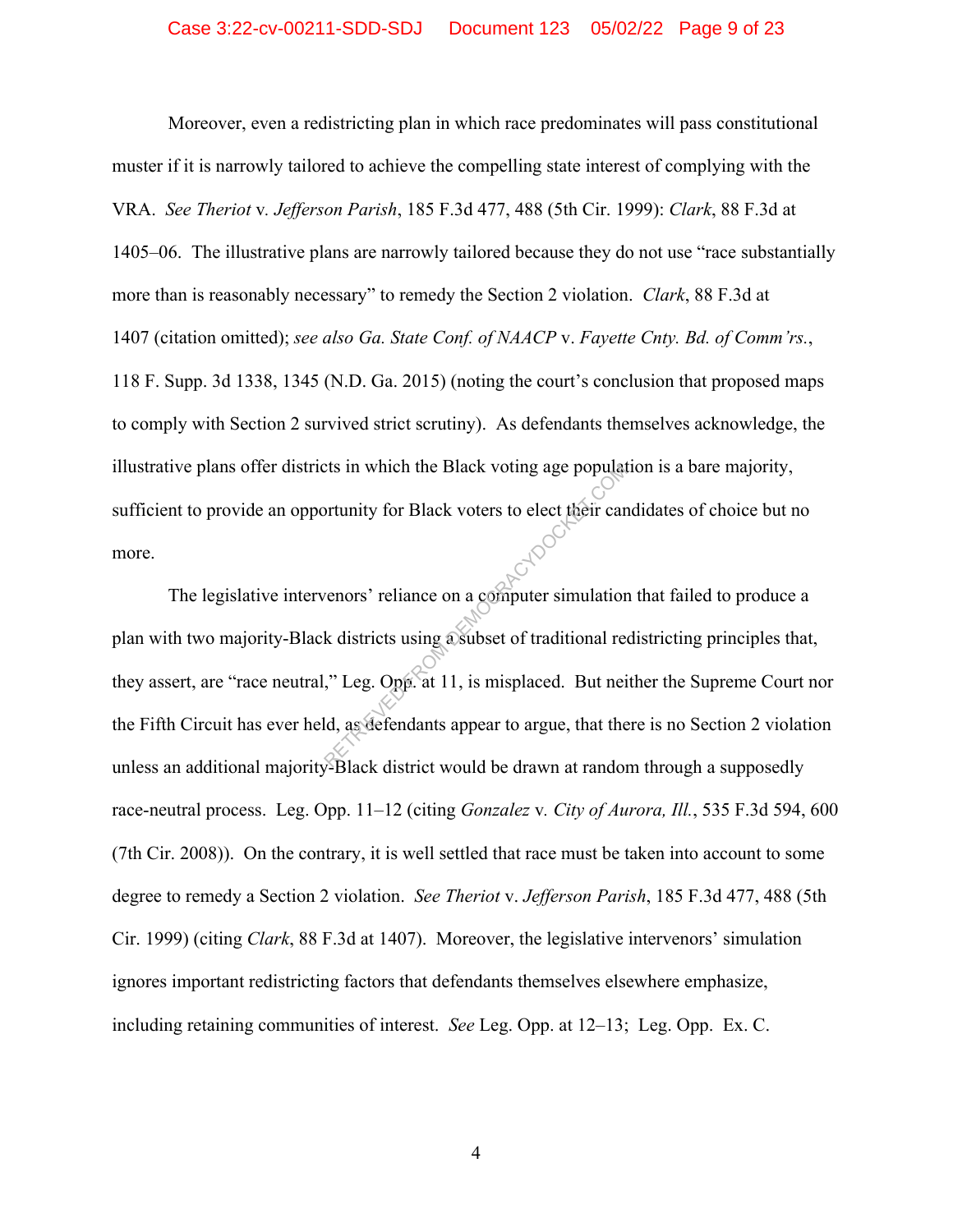### Case 3:22-cv-00211-SDD-SDJ Document 123 05/02/22 Page 10 of 23

Defendants' reliance on the *Hays* case from the 1990s—which struck down Act 42's codification of congressional districts enacted in the 1990s that included a second majority-Black district— is similarly misplaced. *See, e.g.*, Leg. Opp. Ex. C. Plaintiffs' illustrative maps are wholly dissimilar to the maps at issue in *Hays* (as the maps below show). Nothing in plaintiffs' illustrative maps could be characterized, as the *Hays* court characterized the maps at issue there, as "project[ing] myriad diverticulae to encapsulate small sacs of otherwise widely dispersed black voters." *Hays* v. *State of La.*, 839 F. Supp. 1188, 1200 (W.D. La. 1993), *vacated sub nom, Louisiana* v. *Hays*, 512 U.S. 1230 (1994). On the contrary, plaintiffs' illustrative map scores higher than HB 1 on multiple geometric compactness scores as well as other traditional metrics.



Map of Act 42 from Jeffrey Sadow, Secretary Opp. to Preliminary Injunction, Ex. 1

Louisiana<br>Congressional Districts<br>Illustrative Plan Legend<br> **Deatates**<br> **DISTRICT**<br> **CALC**<br> **CALC**<br> **CALC**<br> **CALC** 

Illustrative Map 1 from Anthony Fairfax, Mot. for Preliminary Injunction, Ex. 1

## **II. Plaintiffs have shown under** *Gingles* **I that an additional compact majority-Black district can be drawn that encompasses much of Baton Rouge and the Delta Parishes**

To satisfy the first *Gingles* precondition, plaintiffs must show that the Black population in Louisiana is "sufficiently large and geographically compact to constitute a majority in a singlemember district." *Gingles*, 478 U.S. at 50. *Gingles* I thus encompasses a numerosity and a compactness component. The numerosity inquiry asks only whether "minorities make up more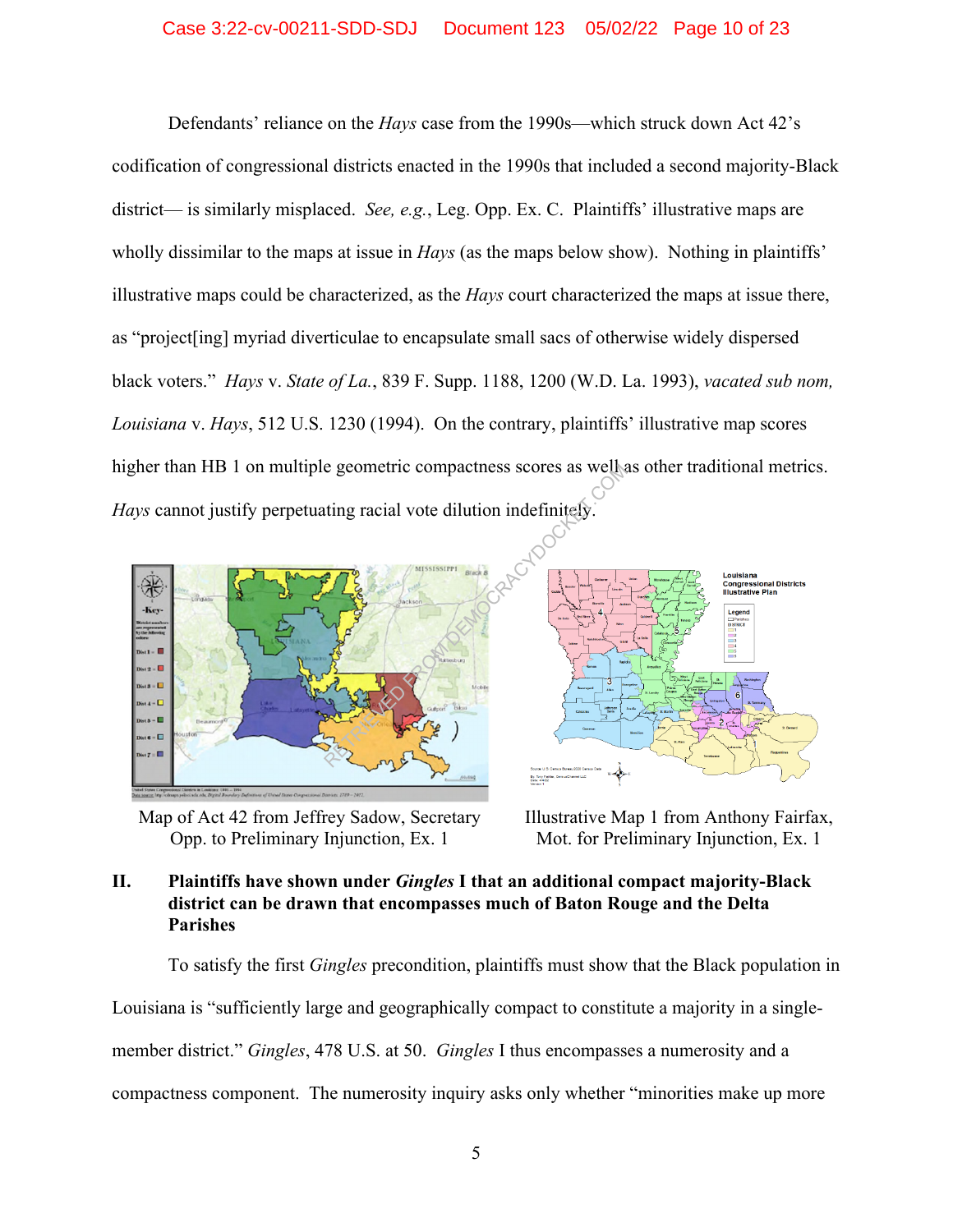#### Case 3:22-cv-00211-SDD-SDJ Document 123 05/02/22 Page 11 of 23

than 50 percent of the voting age population in the relevant geographic area." *Bartlett* v.

*Strickland*, 556 U.S. 1, 17–18 (2009) (plurality op.). The compactness analysis comprises both mathematical compactness and respect for traditional redistricting principles. *Gonzalez* v. *Harris County, Tex.*, 601 Fed. Appx. 255, 259 (5th Cir. 2015) (citing *Perry*, 548 U.S. at 433). The Supreme Court has held that traditional redistricting principles include "maintaining communities of interest and traditional boundaries" because "the recognition of nonracial communities of interest reflects the principle that a State may not assume from a group of voters' race that they think alike, share the same political interests, and will prefer the same candidates at the polls." *Perry*, 548 U.S. at 433 (quotations omitted); s*ee also Miller*, 515 U.S. at 907 (enumerating Georgia's codification of traditional redistricting principles, including "requir[ing] single-member districts of equal population, contiguous geography, nondilution of minority voting strength, fidelity to precinct lines where possible, and compliance with §§ 2 and 5 of the [Voting Rights] Act"). Louisiana Joint Rule 21 adopts many of these traditional redistricting principles, in addition to the goal to avoid precinct splits and to retain prior voting district lines to the extent practicable. *See* Joint Rule 21. at 433 (quotations omitted); see also Mr.<br>
ification of traditional redistricting princi<br>
qual population, contiguous geography, r<br>
recinct lines where possible, and complia<br>
isiana Joint Rule 21 adopts many of these<br>
goal

The State argues that plaintiffs' illustrative plans fail the numerosity requirement because, in assessing whether their illustrative districts are majority Black, plaintiffs used the "Any Part Black" measure of the Black population, which includes everyone who identifies on the Census form as Black, whether or not they also identify as another race or ethnicity. State Opp. at 6–7. According to the State, plaintiffs should have excluded those individuals who identify as Black and another race, unless that other race happens to be white. The State concedes that, using Any Part Black, the Black Voting Age Population is over 50% in CD2 and

6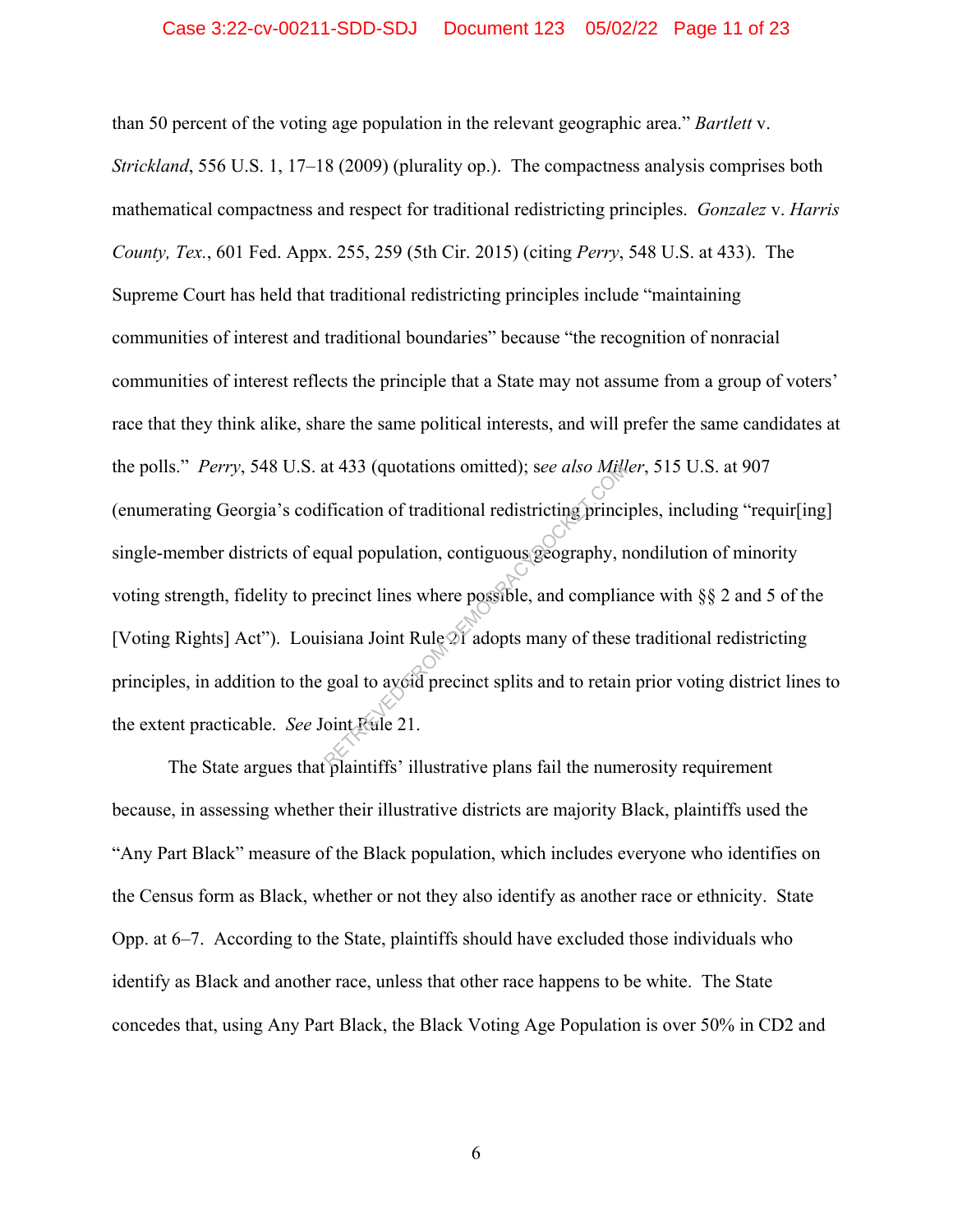CD5 in Mr. Fairfax's illustrative plan,<sup>6</sup> but argues that had plaintiffs used its preferred, lessinclusive definition, illustrative CD2 would fall below 50% BVAP. *Id*.

But the Supreme Court has expressly approved the use of the "Any Part Black" definition in cases, such as this one, involving "an examination of only one minority group's effective exercise of the electoral franchise." *Georgia* v. *Ashcroft*, 539 U.S. 461, 474 n.1 (2003). The Court reasoned that "[i]n such circumstances, we believe it is proper to look at all individuals who identify themselves as black." *Id*. Consistent with *Ashcroft*, courts regularly rely on Any Part Black in analyzing voting claims. *See, e.g*., *Caster* v. *Merrill*, 2022 WL 264819, at \*57 (N.D. Ala. Jan. 24, 2022); *Covington* v. *North Carolina*, 316 F.R.D. 117, 125 n.2 (M.D.N.C. 2016), *aff'd* 137 S. Ct. 2211 (2017) (Mem.); *Mo. State Conf. of NAACP* v. *Ferguson-Florissant Sch. Dist.*, 201 F. Supp. 3d 1006, 1020 n.4 (E.D. Mo. 2016); *Fayette Cnty. Bd. of Comm'rs*, 118 F. Supp. 3d, 1343 n.8. $^7$ . ovington v. North Carolina, 316 F.R.D.<br>(2017) (Mem.); Mo. State Conf. of NAA(<br>006, 1020 n.4 (E.D. Mo. 2016); Fayette<br>t that Ashcroft merely created an "except<br>in its voter registration records, AG Opp.<br>stion at issue in As

The State's argument that *Ashcroft* merely created an "exception" based on how the State of Georgia categorized race in its voter registration records, AG Opp. at 8–9, is made up out of whole cloth. In fact, the question at issue in *Ashcroft*, like the issue here, is which Census categories—not State voter registration records—are appropriate to determine the relevant Black population. *See Georgia v. Ashcroft*, 195 F. Supp. 2d 25, 78 (D.D.C. 2002) ) (explaining that the 2000 census for the first time allowed for the selection of multiple racial and ethnic categories

<sup>6</sup> Mr. Fairfax also reviewed the registered voters in Louisiana for each congressional district within the first and second illustrative maps; Black voters represented the majority of registered voters in CD 2 and CD 5 in both maps. Supp. Ex. 1 ¶ 16.

<sup>7</sup> Defendants describe their preferred definition as "DOJ Black" and contend that it is the definition adopted by the Department of Justice in published guidance regarding VRA Section 2. AG Opp. at 7–10. But, as one of their experts acknowledges, defendants' proffered definition of "DOJ Black" applies only "the first step" of the DOJ's multistep approach, Bryan Rep't at 18 ¶ 25, and the DOJ Guidance expressly cites *Georgia* v. *Ashcroft* as the binding law on this point. Ex. 1 ¶ 12; U.S. Dep't of Just., Guidance under Section 2 of the Voting Rights Act, 12–13 (Sept. 1, 2001) Defendants cite no cases, and we know of none, adopting their proposed use of "DOJ Black" in applying the *Gingles* factors. Nor do any of defendants' experts offer an opinion that the DOJ Black definition is appropriate, much less more appropriate than "Any Part Black."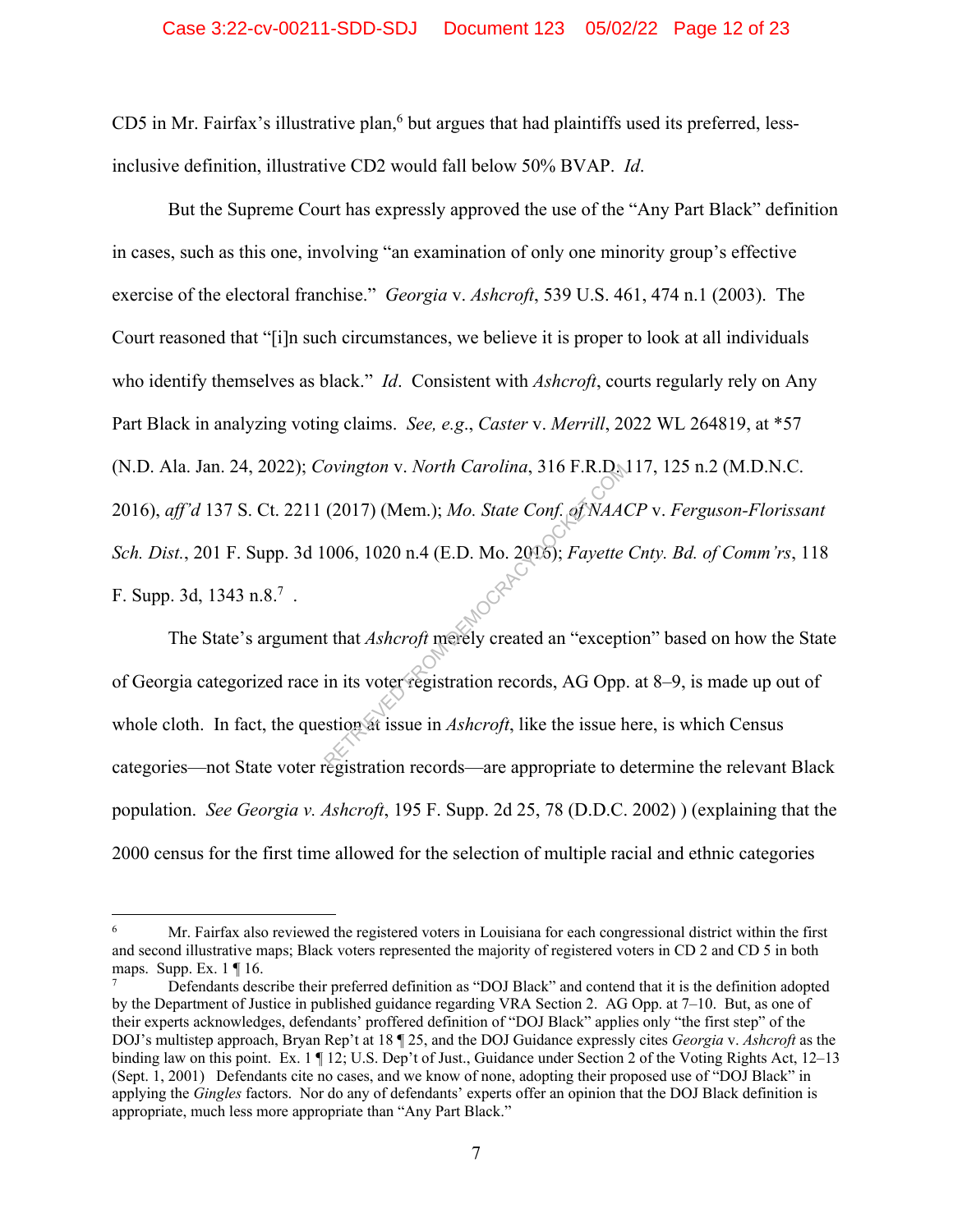and that Georgia had opted to use the broadest definition), *vacated*, 539 U.S. 461 (2003).

Defendants offer no basis for ignoring the self-identification of Louisiana citizens who identify as Black and another racial or ethnic category (unless that other category happens to be white). The relevant Black population should not "exclude Black voters who also identify with another race when there is no evidence that these voters do not form part of the politically cohesive group of Black voters." *Georgia NAACP*, 118 F. Supp. at 1344. *Fayette Cty. Bd. of Comm'rs*, 118 F. Supp. at 1344 n.8; *Singleton* v. *Merrill*, No. 2:21-CV-1291-AMM, 2022 WL 265001, at \*66 (N.D. Ala. Jan. 24, 2022) (granting injunction without disputing plaintiffs' reliance on the Any Part Black definition), *order clarified*, No. 2:21-CV-1291-AMM, 2022 WL 272637 (N.D. Ala. Jan. 26, 2022), *stayed pending appeal sub nom.*, *Merrill* v. *Milligan*, 142 S. Ct. 879 (2022).8 In any event, Mr. Fairfax's accompanying report describes a second illustrative map that includes two majority Black congressional districts even using defendants' unduly narrow definition. Supp. Ex. 1 ¶ 14, 17. order clarified, No. 2:21-CV-1291-AMM<br>
ending appeal sub nom., Merrill v. Milli,<br>
accompanying report describes a second if<br>
congressional districts even using defend<br>
17.<br>
Permane also comport with traditional redistricts

Plaintiffs' illustrative maps also comport with traditional redistricting principles. *See Gonzalez*, 601 Fed. Appx. at 259 (citing *Perry*, 548 U.S. at 433). Louisiana Joint Rule 21(E) identifies the traditional redistricting principles that the Louisiana legislature has recognized as applicable to congressional redistricting. By those principles, the illustrative plans easily satisfy the *Gingles* I compactness analysis.

Indeed, neither defendants nor their experts dispute that plaintiffs' maps equal or beat HB 1 on all objective traditional redistricting principles, including population balance, mathematical

<sup>8</sup> As shown in the accompanying rebuttal declaration of Professor Gilpin, the Any Part Black approach is also consistent with the way in which the State of Louisiana itself historically identified its Black citizens.Ex. 3. It is darkly ironic that, while the State for many decades adopted a broad definition of Black in an effort to thwart equal citizenship, it now seeks to perpetuate dilution of Black votes by urging the Court to adopt an unduly narrow definition.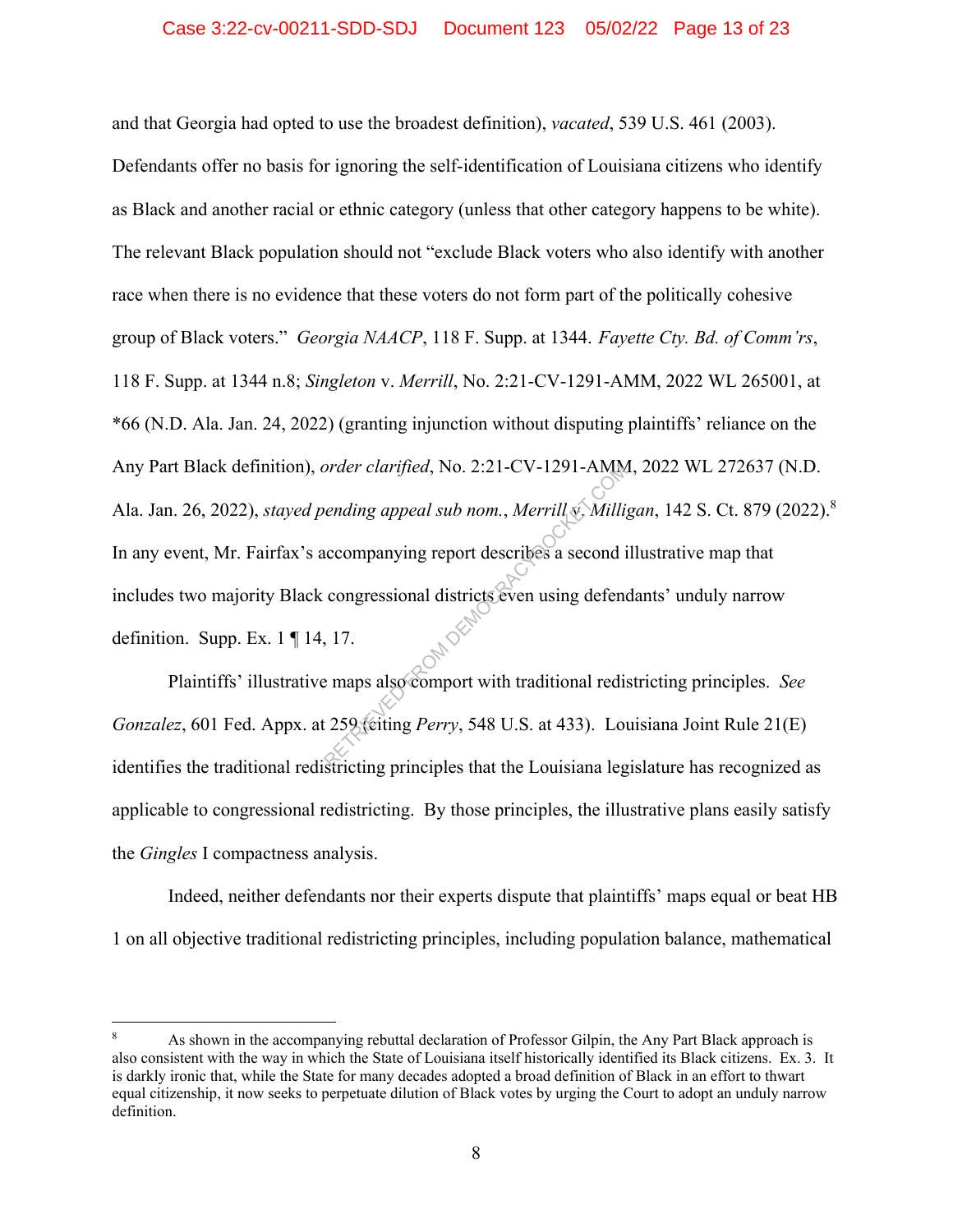measures of compactness, and the number of parish and precinct splits. *See* Ex. 1 to John Adcock's Decl., ECF 41-2  $\P$  3; Supp. Ex. 1  $\P$  9, Table 1.<sup>9</sup> Instead, they argue that plaintiffs' illustrative maps fail to maintain communities of interest based on cherry-picked and legally unsupported assertions about the relevant communities of interest in this State. For example, the State Intervenors' expert identifies communities of interest based on the Louisiana Regional Folklife Program, whose mission is to archive Louisiana folk traditions for "use by the public and cultural tourism," not to catalogue communities of interest for redistricting or other public policy purposes.<sup>10</sup> Defendants cite no case holding that these kinds of regional maps have any bearing on the communities-of-interest inquiry. By contrast, plaintiffs' expert relied on testimony from individual Louisianans during redistricting hearings that the Legislature conducted purportedly for the very purpose of collecting input from members of Louisiana's diverse communities. Supp. Ex. 1  $\P$  51–55; Ex. 1 to John Adcock's Decl., ECF 41-2  $\P$  24. ouisianans during redistricting hearings to<br>
every purpose of collecting mput from r<br>
Ex. 1 || 51–55; Ex. 1 to John Adcock's<br>
son HB 1's core retention (i.e., the retention songressional map). Leg. Opp. 4–5, 13. 1<br>
re rete

Defendants also focus on HB 1's core retention (i.e., the retention of voters in the same districts as under the prior congressional map). Leg. Opp. 4–5, 13. The Legislature's own Joint Rule 21 does not identify core retention as a relevant factor for congressional redistricting, and for that reason alone, this issue is irrelevant. Moreover, while core retention and the related concept of incumbent protection are sometimes recognized as traditional redistricting principles, the Supreme Court has expressed skepticism of these considerations as a traditional redistricting principle. *See, e.g.*, *Ala. Legis. Black Caucus* v. *Alabama*, 575 U.S. 254, 274 (2015) ("[C]ore preservation . . . is not directly relevant to the origin of the new district inhabitants"); *League of United Latin Am. Citizens (LULAC)* v. *Perry*, 548 U.S. 399, 441 (2006) ("[I]ncumbency

<sup>9</sup> In addition, Louisiana Joint Rule 21(E) identifies the redistricting principles that the Louisiana legislature has recognized as applicable to congressional redistricting. By those principles, the illustrative plans easily satisfy the *Gingles* I compactness analysis.<br><sup>10</sup> https://www.nsula.edu/regionalfolklife/regions/default.htm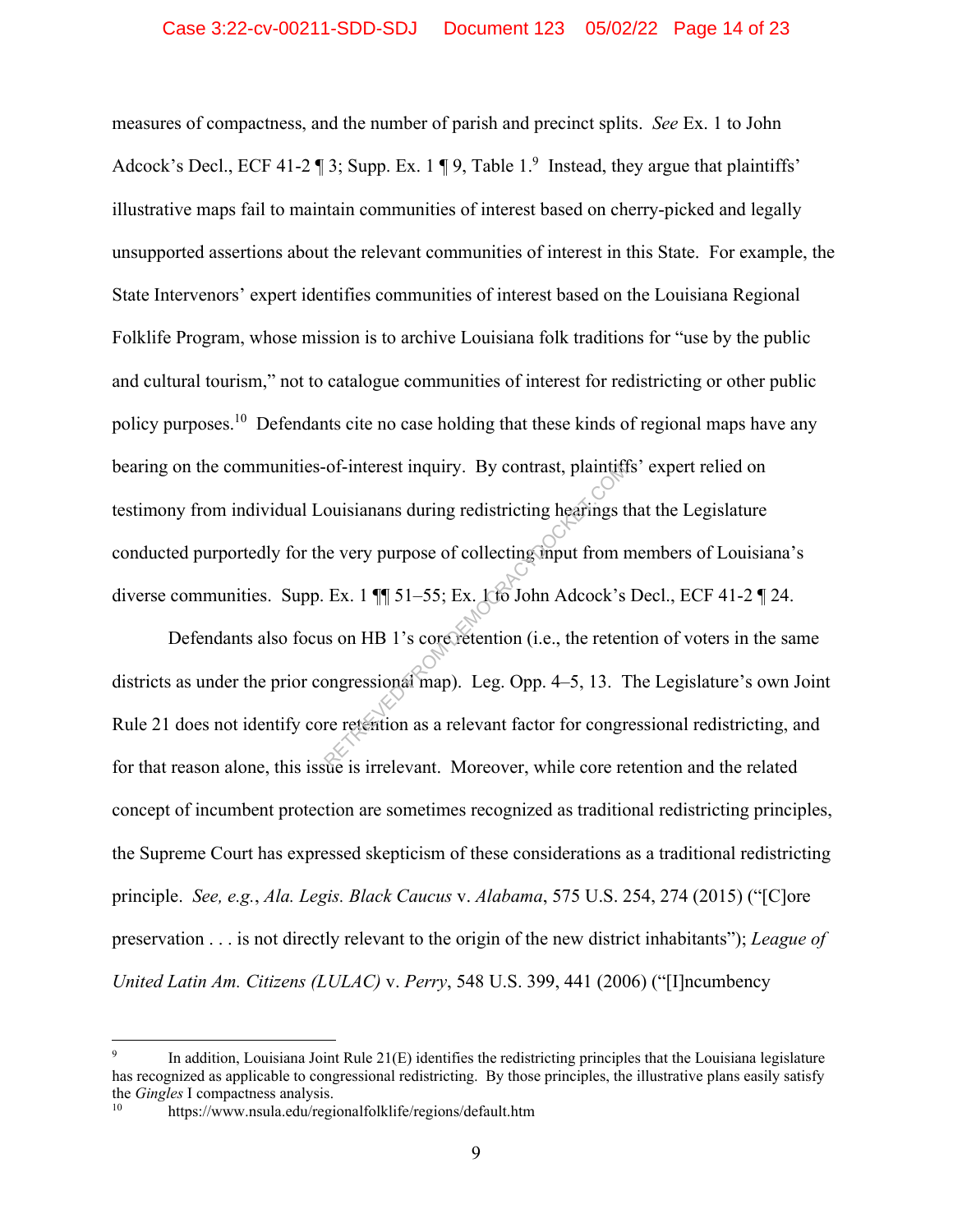#### Case 3:22-cv-00211-SDD-SDJ Document 123 05/02/22 Page 15 of 23

protection can take various forms, not all of them in the interests of the constituents"). In any event, as courts have recognized, "a significant level of core disruption . . . is to be expected when the entire reason for the remedial map is to draw a second majority-minority district that was not there before." *Singleton*, 2022 WL 265001, at \*66.

## **III. Plaintiffs have shown under** *Gingles* **II/III that Black voters in Louisiana are cohesive, and that white voters vote as a bloc to defeat their candidate of choice**

To satisfy the second and third *Gingles* preconditions, plaintiffs must show that Black Louisianans are "politically cohesive" and that the "white majority votes sufficiently as a bloc" to enable it usually to defeat the candidate preferred by Black voters. *Thornburg* v. *Gingles*, 478 U.S. 30, 51(1986). Neither defendants nor any of their experts contest Dr. Handley's analysis demonstrating that these two preconditions are met and as such that voters are highly racially polarized in Louisiana. *See* Supp. Ex. 2 at 1–2; Ex. 2 to John Adcock's Decl., ECF 41-3 at 7–9.

Defendants argue that the Court should disregard the compelling and undisputed evidence of racial polarization because, they contend, plaintiffs have not shown that the polarization is due to race rather than partisanship. *E.g*., AG Opp. 17. In *Gingles*, the Supreme Court explained that, in the Section 2 context, "[i]t is the *difference* between the choices made by blacks and whites—not the reasons for that difference—that results in blacks having less opportunity than whites to elect their preferred representatives." 478 U.S. at 63 (emphasis in original). Moreover, the Fifth Circuit has made clear that the burden of showing that factors other than race explain the failure of Black voters to elect their candidates of choice rests with the defendants. *See Teague* v. *Attala County*, 92 F.3d 284, 290–291 (5th Cir. 1996); *Houston* v. *Lafayette County*, 56 F.3d 606, 612–13 (5th Cir. 1995). As the court held in *Teague*, it is error to "plac[e] the burden on plaintiffs to disprove that factors other than race affect voting patterns. . . . defendants nor any of their experts context<br>oppreconditions are met and as such that v<br>Supp. Ex. 2 at 1–2; Ex. 2 to John Adcock<br>at the Court should disregard the compell<br>on because, they contend, plaintiffs have<br>ther than

10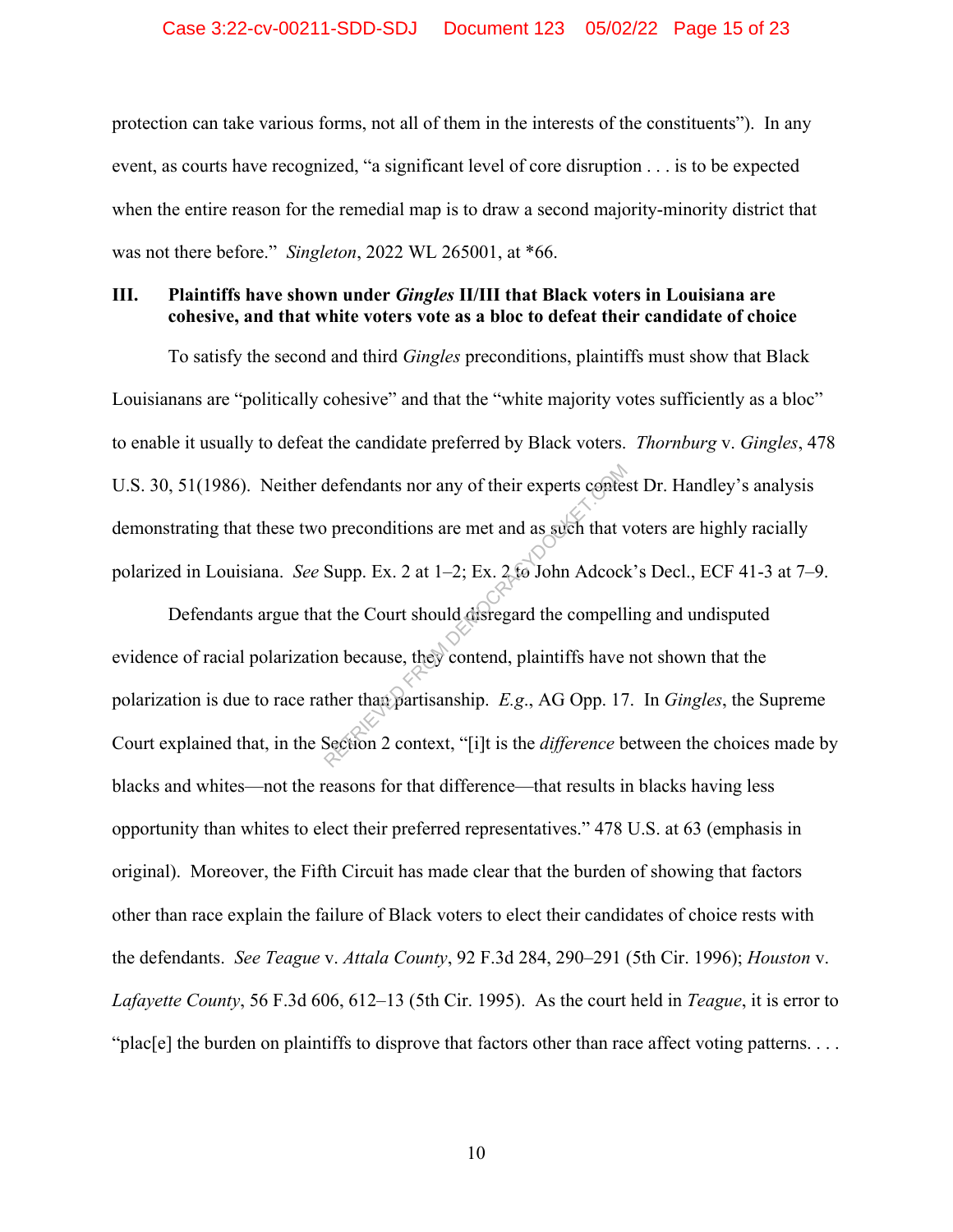#### Case 3:22-cv-00211-SDD-SDJ Document 123 05/02/22 Page 16 of 23

Such a showing is for the defendants to make. The lack of evidence in the record on this point favors the plaintiffs, not the defendants." *Teague*, 92 F.3d at 290–91.

Defendants do not carry their burden. As shown in the accompanying rebuttal reports of Dr. Handley and Dr. Burch, defendants' argument ignores the critical role that race plays in explaining voters' partisan affiliations and candidate preferences. *See* Supp. Ex. 2 at 2–5; Supp. Ex. 4. Extensive social science evidence—which defendants and their expert, Dr. Alford, wholly ignore—shows that, consistent with what common sense would suggest, race and racial attitudes have primarily shaped partisan affiliation in the South, and specifically in Louisiana, since the Civil Rights era, and has only strengthened in recent years.<sup>11</sup> One of defendants' affiants, Mr. Watson, cites voter registration data showing a substantial decline in Louisiana voters registered as Democrats in the past 20 years. ECF 101-3  $\P$  5, Ex.  $\triangle$  But the same data, and other social science evidence, shows that the decline in Democratic registration is almost entirely driven by changes in the party registration of white voters. Supp. Ex. 4 at 2–4. In sum, defendants' contention that party affiliation rather than race explains the stark racial polarization found by Dr. Handley ignores the strong evidence that race and racial attitudes drive partisanship and voter choice. y strengthened in recent years.<sup>11</sup> One of<br>ion data showing a substantial decline in<br>years. ECF 101-3  $\parallel$  5, Ex. A But the sa<br>t the decline in Democratic registration is<br>tion of white voters. Supp. Ex. 4 at 2-4.<br>ion rath

Defendants also do not dispute Dr. Handley's conclusion that in Mr. Fairfax's original illustrative map the two majority Black districts would in all or almost all cases result in the election of candidates preferred by Black voters. Ex. 2 to John Adcock's Decl., ECF 41-3 at 12– 13. Nor can they dispute her conclusion that the same is true of Mr. Fairfax's second illustrative map. *See* Supp. Ex. 2 at 5–6. While the legislative intervenors suggest that the Black

<sup>&</sup>lt;sup>11</sup> Dr. Alford also makes no attempt to explain why there was a much higher level of white support for John Bel Edwards, a white Democrat, in 2015 and 2019, than any Black Democrat running for statewide office in Louisiana in the elections included in Tables 3 and 4 of Dr. Alford's report. *See* Supp. Ex. 2 at n.4.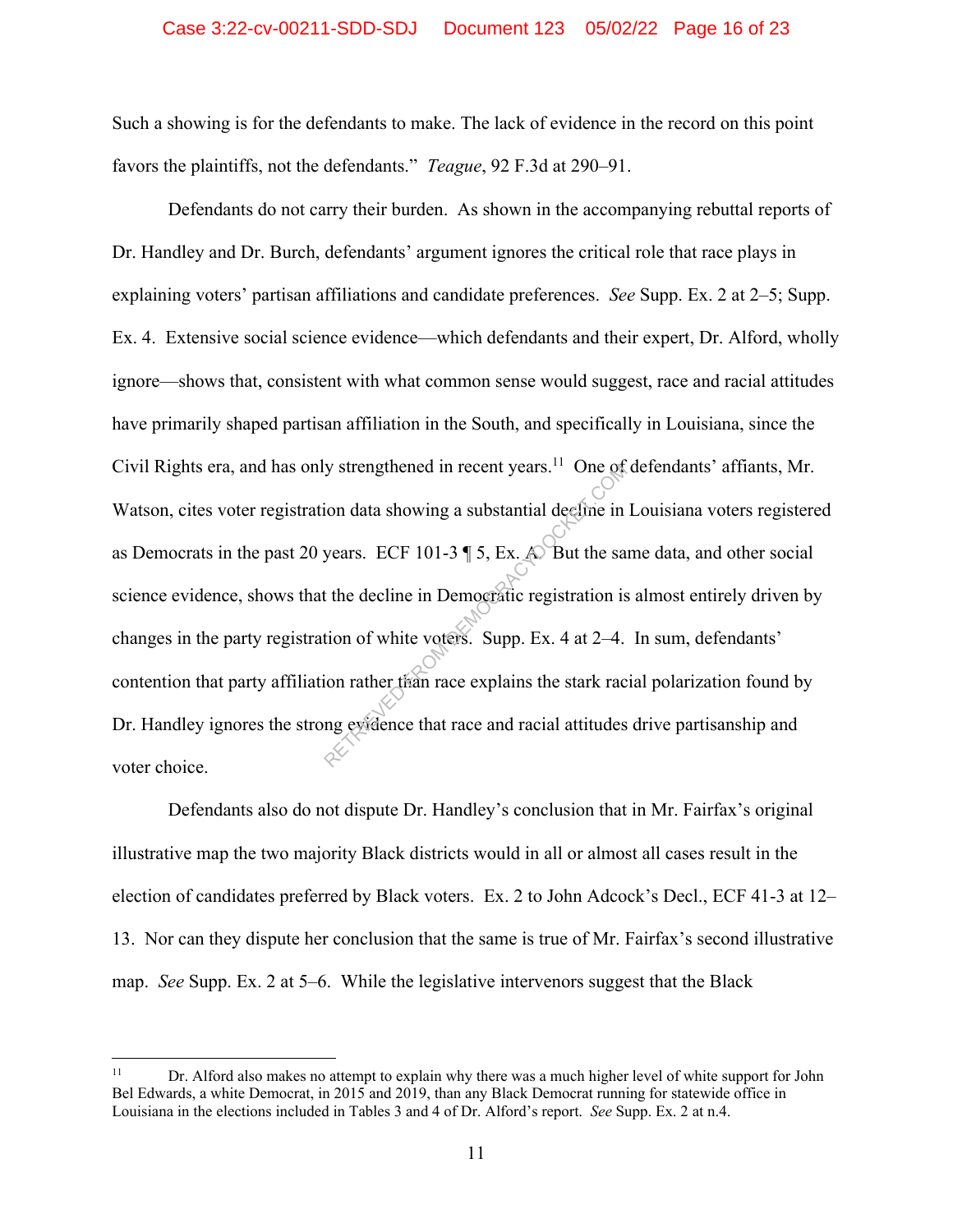## Case 3:22-cv-00211-SDD-SDJ Document 123 05/02/22 Page 17 of 23

community might be "better served" with "one congressional majority-minority district of a healthy BVAP of about 58%, as the enacted plan provides" rather than "two that barely qualify," Leg. Opp. at  $18<sup>12</sup>$  none of defendants' experts provides any analysis showing that Black voters would be unable to reliably elect their candidates of choice in either CD2 or CD5 under plaintiffs' illustrative plans. Indeed, the legislative intervenors concede that CD2 and CD5 in plaintiffs' illustrative map would reliably enable Black voters in both districts to elect their candidates of choice even if the voting age population in both districts was substantially *less* than 50% Black. *Id*. at 15–16.

## **IV. The totality of circumstances further demonstrates a Section 2 violation**

Defendants do not seriously dispute plaintiffs' showing that, under the applicable "Senate Factors," the totality of the circumstances strongly support the conclusion that the enacted congressional map violates Section 2.

The legislative intervenors assert that only "recent evidence of discrimination" is relevant to the Senate Factor 1 analysis, and older instances of discrimination should be afforded "slight weight." *See* Leg. Opp. at 20 (citing *Lopez* v. *Abbott*, 339 F. Supp. 3d 589, 612 (S.D. Tex. 2018)). But the court in *Lopez* recognized that the issue is not recent discrimination, but whether "vestiges of [voting rights] discrimination *continue to be felt* in racial disparities in socioeconomic conditions, which depress political participation among minority voters." *Lopez*, 339 F. Supp. 3d 589, 611 (S.D. Tex. 2018) (emphasis added). Courts in Louisiana have similarly held that even evidence of a decline in explicit discrimination "does not tell the whole story . . . Louisiana and its subdivisions have a long history of using certain electoral systems that have the Instances further demonstrates a Section<br>
Friously dispute plaintiffs' showing that, it<br>
direction 2.<br>
Section 2.<br>
Persons assert that only "recent evidence of<br>
sis, and older instances of discrimination<br>
0 (citing *Lopez* 

<sup>&</sup>lt;sup>12</sup> Moreover, the Legislative Defendants' concession that "it is unclear" whether a 58% BVAP is necessary to provide Black voters an equal opportunity to elect candidates of their choice simply highlights that they did not have the requisite "strong basis in evidence" to support their choice to pack Black voters into CD2. *See Ala. Legis. Black Caucus*, 575 U.S. at 278–79.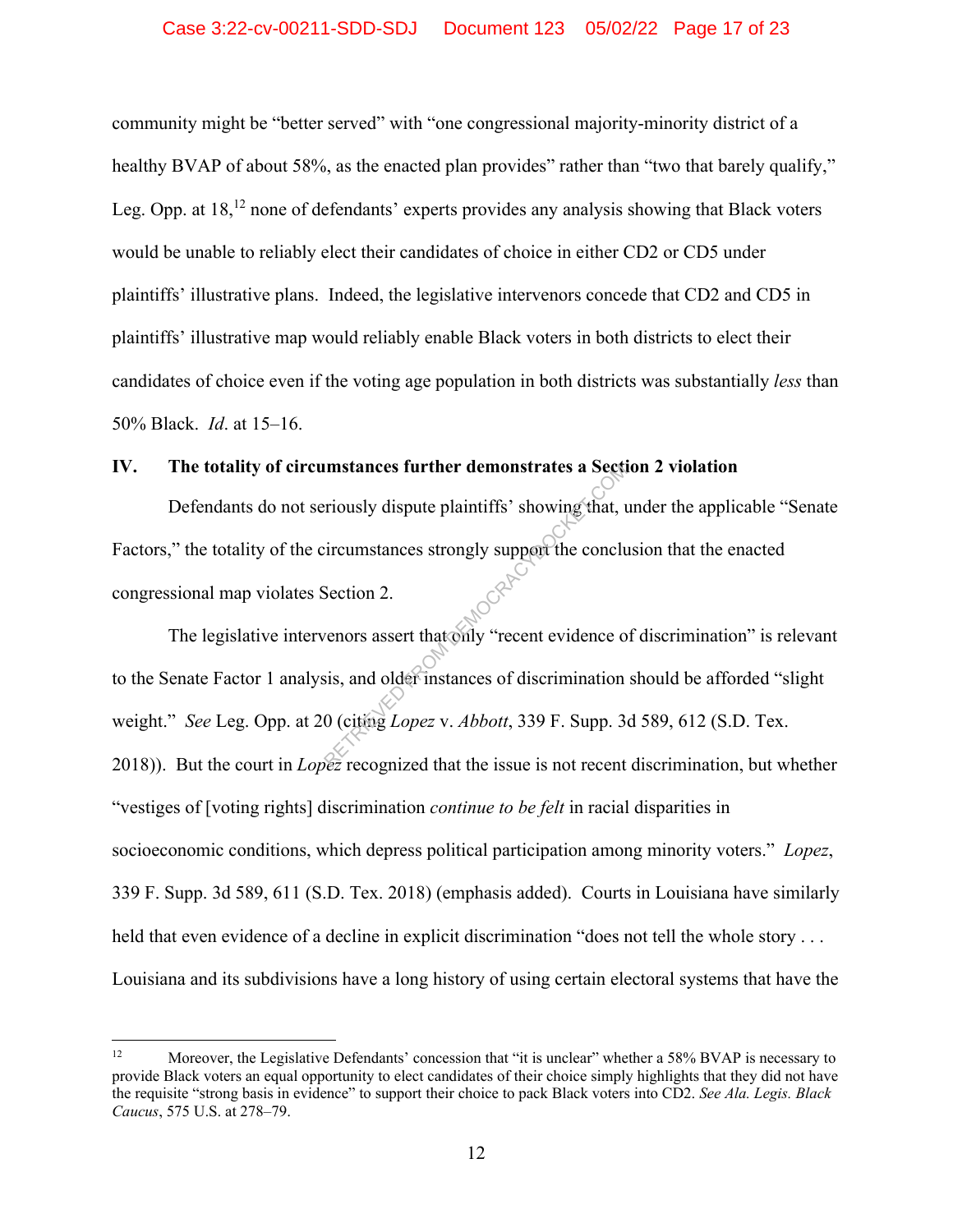#### Case 3:22-cv-00211-SDD-SDJ Document 123 05/02/22 Page 18 of 23

effect of diluting the black vote." *Terrebonne Parish Branch NAACP*, 274 F. Supp. 3d at 399. The Legislature's enacted district map was "not created in a vacuum." *Cf. id.*; *St. Bernard Citizens For Better Gov't* v. *St. Bernard Par. Sch. Bd.*, No. 02-2209, 2002 WL 2022589 at \*9 (E.D. La. Aug. 26, 2002) (recognizing "the persistent, and often violent, intimidation visited by white citizens upon black efforts to participate in Louisiana's political process."); *Hall* v. *Louisiana*, 108 F. Supp. 3d 419, 440 (M.D. La. 2015) (finding "a history of de jure and de facto racial segregation and discrimination in Baton Rouge").

Thus, Senate Factor 1 should not be given only "slight weight," as defendants claim. Leg. Opp. 20 (citing Lopez, 339 F. Supp. 3d at 612 (affording "slight weight" only because of the lack of specific history of discrimination with respect to "establishing or maintaining the multimember nature of voting for the State's high courts.")). Dr. Gilpin's report describes the history of discriminatory redistricting practices in Louisiana. See Ex. 3 to John Adcock's Decl., ECF 41-2 at 37–39, 41–44. More generally, Dr. Burch's expert report describes in detail the impacts of Louisiana's history of racism on every aspect of the lives of Black Louisianans, including health and educational disparities, persistent residential segregation, and reduced economic prospects. See Ex. 4 to John Adcock's Decl., ECF 41-2 at 4–19; . This evidence clearly supports a showing that a "lower standard of living hinders their ability to participate effectively in the political process," Fairley v. Hattiesburg, Miss., No. 2:06-cv-167-KSMTP, 2008 WL 3287200, at \*99 (S.D. Miss. Aug. 7, 2008), aff'd, 584 F.3d 660 (5th Cir. 2009). 339 F. Supp. 3d at 612 (affording "slight<br>
f discrimination with respect to "establistically<br>
listricting practices in Couisiana. See Ex<br>
More generally, Dr. Burch's expert report<br>
ry of racism on every aspect of the lives

#### **V. The Equities weigh heavily in plaintiffs' favor**

Defendants maintain that this Court cannot issue a preliminary injunction because "federal district courts ordinarily should not enjoin state election laws in the period close to an election." Leg. Opp. at 23 (quoting *Merrill*, 142 S. Ct. at 879 (Kavanaugh, J. concurring) (citing *Purcell*, 549 U.S. at 1 (per curiam)). But the principle that federal courts "should ordinarily not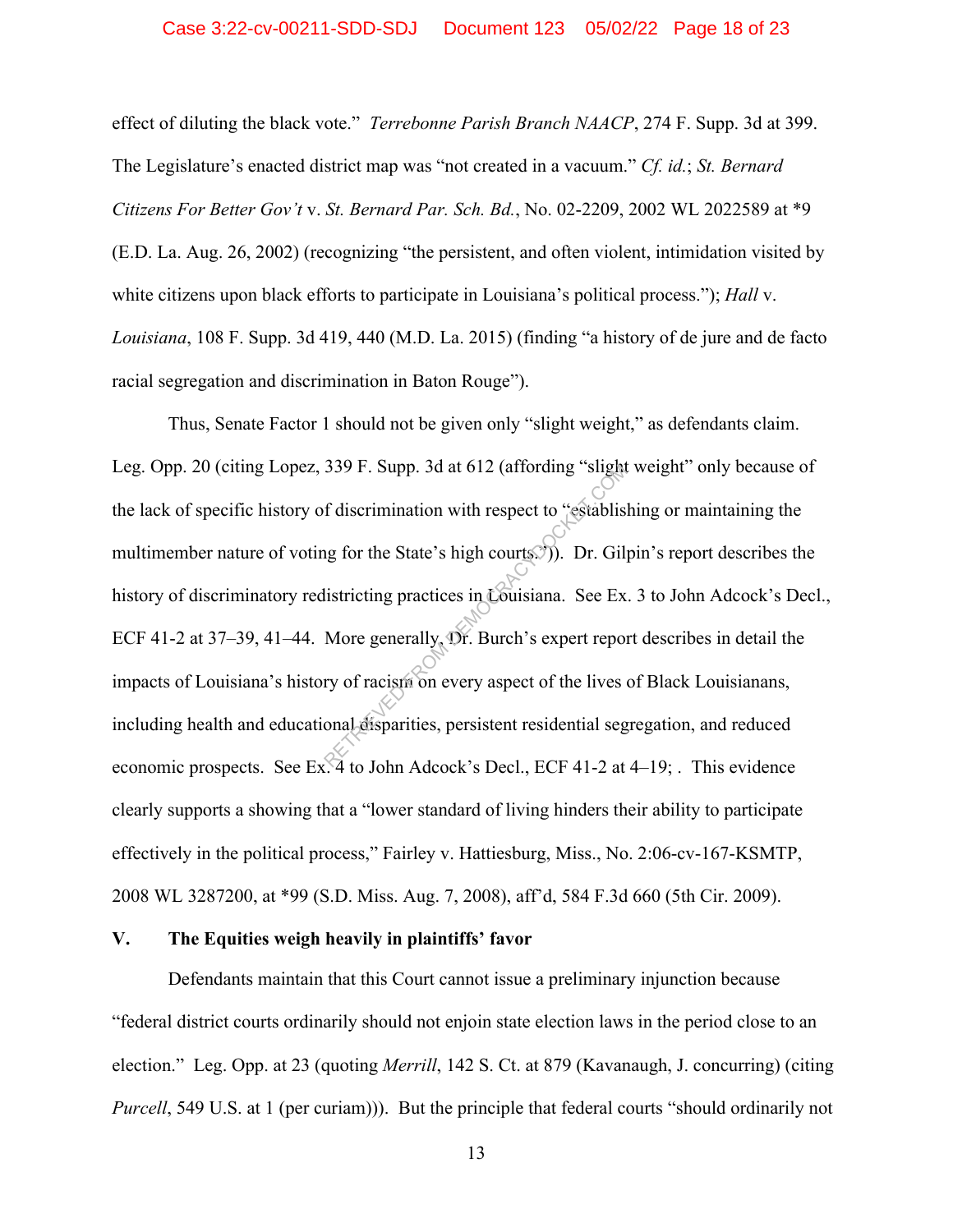#### Case 3:22-cv-00211-SDD-SDJ Document 123 05/02/22 Page 19 of 23

alter . . . election rules o*n the eve* of an election," *Republican Nat'l Comm.* v. *Dem. Nat'l Comm.*, 140 S. Ct. 1205, 1207 (2020) (emphasis added), when voters may become confused and stay away from the polls, *Purcell* v. *Gonzalez*, 549 U.S. 1, 4–5 (2006), has no application here.

Defendants argue that May 13 is too late to issue an injunction. But the 2022 election is in November, nearly six months away. The first real deadline—the candidate qualifying period from July 20–22, 2022—is over 11 weeks away. Voters will not have any certainty about who will appear on their ballots until after this date. And the legislative intervenors assured the state court in the prior malapportionment matter that "the candidate qualification period could be moved back if necessary . . . without impacting voters," and that "[t]he election deadlines that actually impact voters do not occur until October 2022, like the deadlines for voter registration (October 11, 2022 for in-person, DMV, or by mail, and October 18, 2022 for online registration) and the early voting period (October 25 to November 1, 2022)." *Bullman* v. *Ardoin*, Exceptions of Leg. Intervenors, Nos. C-716690, C-716837 (La. Dist. Ct.). There is ample time for this Court to consider and rule upon plaintiffs' claims, which address the fundamental rights of Louisiana citizens to make their voices heard. without impacting voters," and that "[t]<br>t occur until October 2022, like the deadl<br>son, DMV, or by mail, and October 18, 2<br>October 25 to November 1, 2022)." *Bull*<br>716690, C-716837 (La. Dist. Ct.). There<br>aintiffs' claims,

Federal courts, including the Supreme Court, have endorsed changes to voting districts closer to the relevant election dates than the proceedings here would require. Earlier this year, in *Wisconsin Legislature* v. *Wisconsin Elections Comm'n*, the Supreme Court struck down Wisconsin's state legislative plans, approved by the State Supreme Court, five months before the state primary. 142 S. Ct. 1245 (2022). Likewise, in *Thomas* v. *Bryant*, 938 F.3d 134, 150 n.67 (5th Cir. 2019), *vacated on other grounds*, 961 F.3d 800 (5th Cir. 2020), the Fifth Circuit held that an injunction affecting a state election would not be "unduly disruptive" in part by reading prior cases to permit such changes until four months before an election, if not sooner. *See also*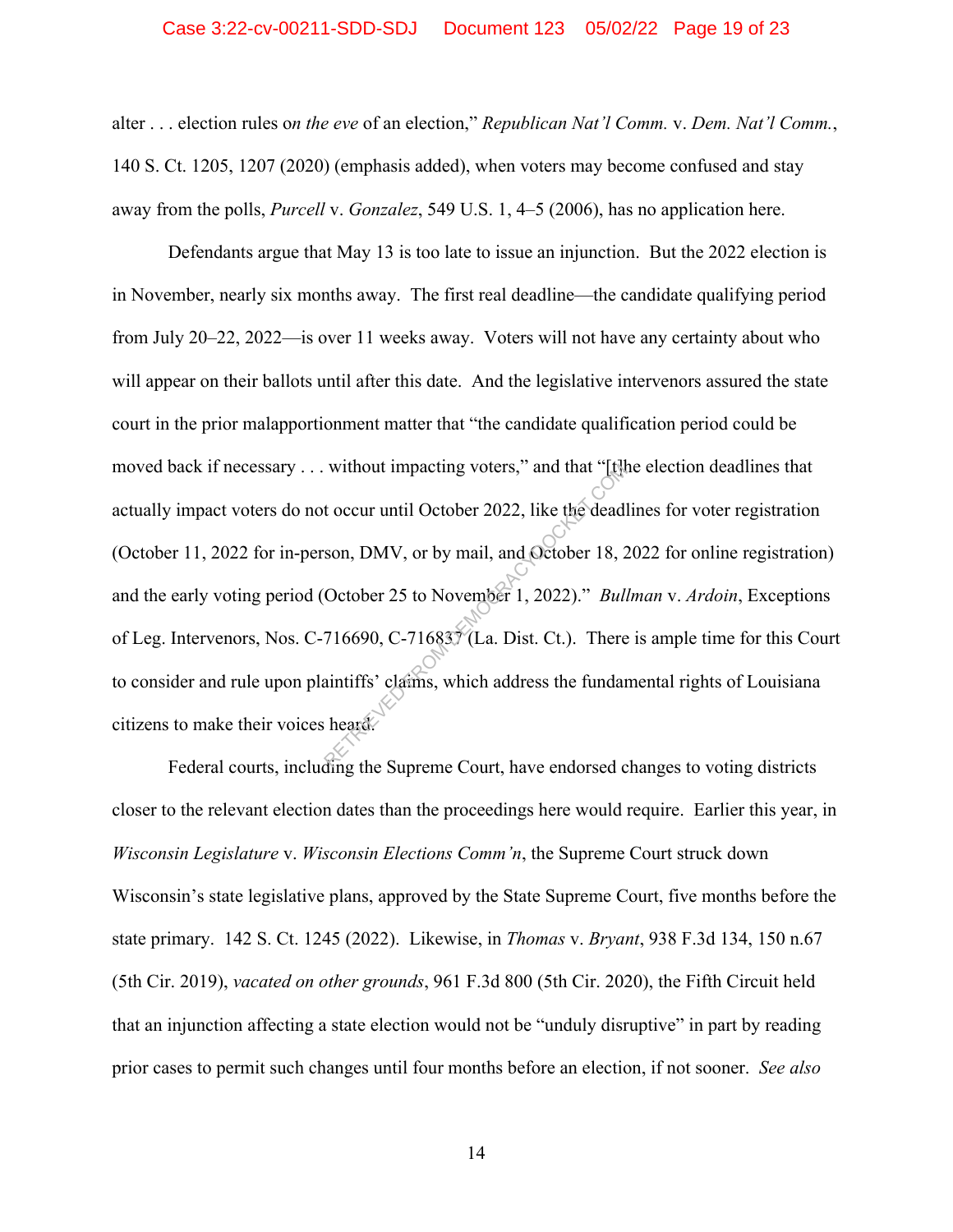*Patino* v. *City of Pasadena*, 229 F. Supp. 3d 582, 589 (S.D. Tex. 2017) (less than 100 days until start of early voting), *appeal denied*, 677 F. App'x 950 (5th Cir. 2017); *Gonidakis* v. *LaRose*, No. 2:22-CV-0773, 2022 WL 1175617, at \*2–3 (S.D. Ohio Apr. 20, 2022) (finding that 66 days is the minimum time required to implement new state legislative maps). *Cf. Merrill*, 142 S. Ct. at 879 (2022) (Kavanaugh, J., concurring) (supporting stay under *Purcell* because only seven weeks remained until primary election voting began).<sup>13</sup>

## **CONCLUSION**

For the foregoing reasons and those set forth in plaintiffs' opening memorandum and other submissions, plaintiffs' motion for a preliminary injunction should be granted.<sup>14</sup>

Respectfully submitted,

By: /s/*John Adcock* John Adcock Adcock Law LLC L.A. Bar No. 30372 3110 Canal Street New Orleans, LA 70119 Tel: (504) 233-3125 Fax: (504) 308-1266 jnadcock@gmail.com RETRIEVED FROM DES

<sup>13</sup> Finally, the State argues that Section 2 of the VRA does not confer a private right of action. But only a single district court has ever endorsed that conclusion, *Arkansas State Conf. NAACP* v. *Arkansas Bd. of Apportionment*, No. 4:21-CV-01239-LPR, 2022 WL 496908, at \*9–24 (E.D. Ark. Feb. 17, 2022), and that decision is currently on appeal. *See id.* ECF 103. In contrast, multiple courts have either expressly rejected such arguments or granted relief to private plaintiffs in actions under Section 2. *See Singleton*, 2022 WL 265001, at \*79 (collecting cases).

<sup>14</sup> Plaintiffs earlier filed a motion requesting the Court's permission to file a brief of no more than 15 pages. As of time this reply brief was filed, the Court had not yet ruled on the motion. In the event the Court denies the motion, Plaintiffs request an opportunity to file a revised brief of not more than 10 pages.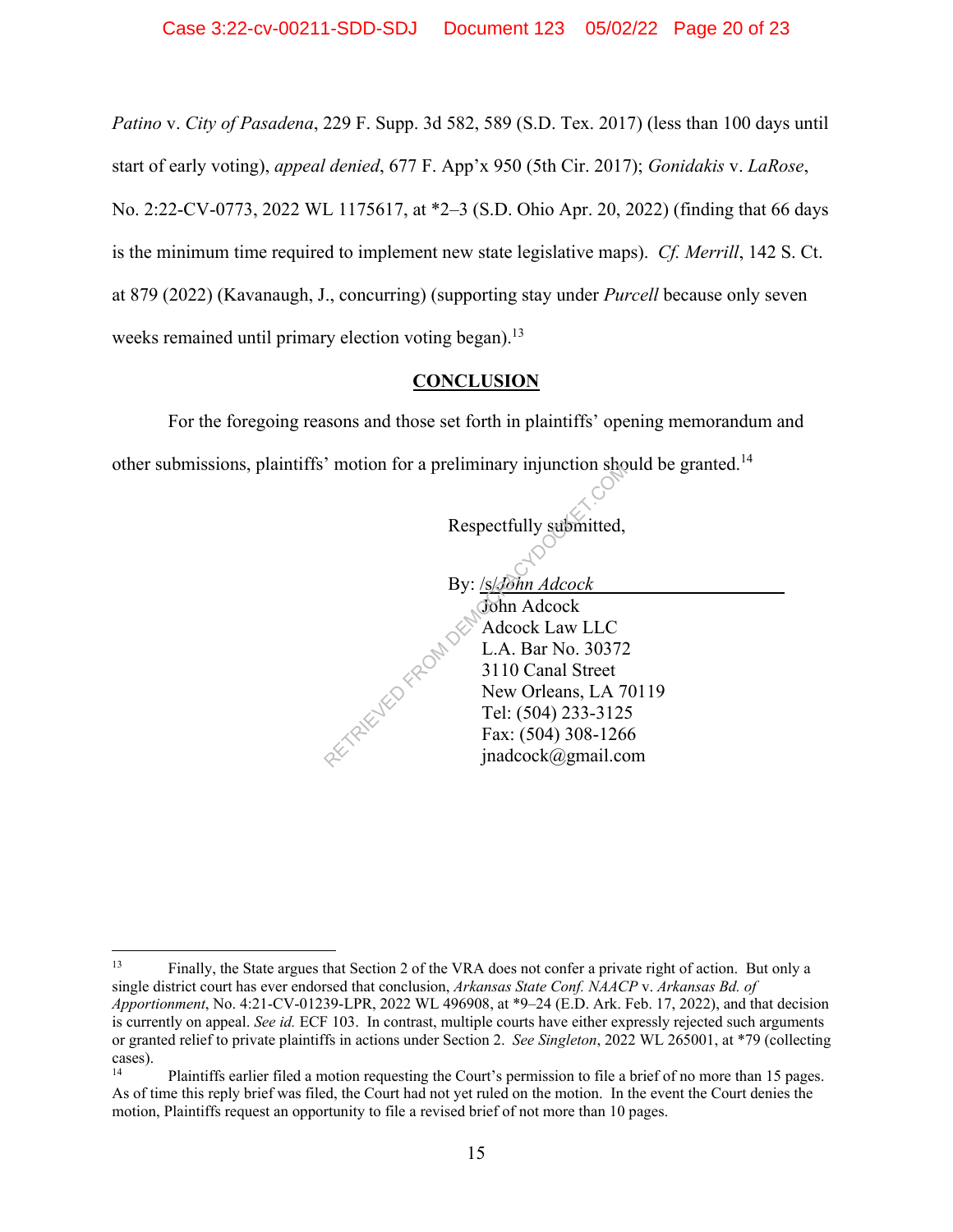Leah Aden (admitted *pro hac vice*) Stuart Naifeh (admitted *pro hac vice*) Kathryn Sadasivan (admitted *pro hac vice*) Victoria Wenger (admitted *pro hac vice*) NAACP Legal Defense and Educational Fund, Inc. 40 Rector Street, 5th Floor New York, NY 10006

Tel: (212) 965-2200 laden@naacplef.org snaifeh@naacpldf.org ksadasivan@naacpldf.org vwenger@naacpldf.org

R. Jared Evans (admitted *pro hac vice*) Sara Rohani (admitted *pro hac vice*) † NAACP Legal Defense and Educational Fund, Inc. 700 14th Street N.W. Ste. 600 Washington, DC 20005 Tel: (202) 682-1300 jevans@naacpldf.org srohani@naacpldf.org Pau Acceptocket Docket

Nora Ahmed (admitted *pro hac vice*) Megan E. Snider LA. Bar No. 33382 ACLU Foundation of Louisiana 1340 Poydras St, Ste. 2160 New Orleans, LA 70112 Tel: (504) 522-0628 nahmed@laaclu.org msnider@laaclu.org

Tracie Washington LA. Bar No. 25925 Louisiana Justice Institute Suite 132 3157 Gentilly Blvd New Orleans LA, 70122 Tel: (504) 872-9134 tracie.washington.esq@gmail.com Robert A. Atkins (admitted *pro hac vice*) Yahonnes Cleary (admitted *pro hac vice*) Jonathan H. Hurwitz (admitted *pro hac vice*) Daniel S. Sinnreich (admitted *pro hac vice*) Amitav Chakraborty (admitted *pro hac vice*) Adam P. Savitt (admitted *pro hac vice*) PAUL, WEISS, RIFKIND, WHARTON & GARRISON LLP 1285 Avenue Of The Americas, New York, NY 10019 Tel.: (212) 373-3000 Fax: (212) 757-3990 ratkins@paulweiss.com ycleary@paulweiss.com jhurwitz@paulweiss.com dsinnreich@paulweiss.com achakraborty@paulweiss.com asavitt@paulweiss.com

T. Alora Thomas (admitted *pro hac vice*) Sophia Lin Lakin (admitted *pro hac vice*) Samantha Osaki (admitted *pro hac vice*) American Civil Liberties Union Foundation 125 Broad Street, 18th Floor New York, NY 10004 athomas@aclu.org slakin@aclu.org sosaki@aclu.org

Sarah Brannon (admitted *pro hac vice*) American Civil Liberties Union Foundation 915 15th St., NW Washington, DC 20005 sbrannon@aclu.org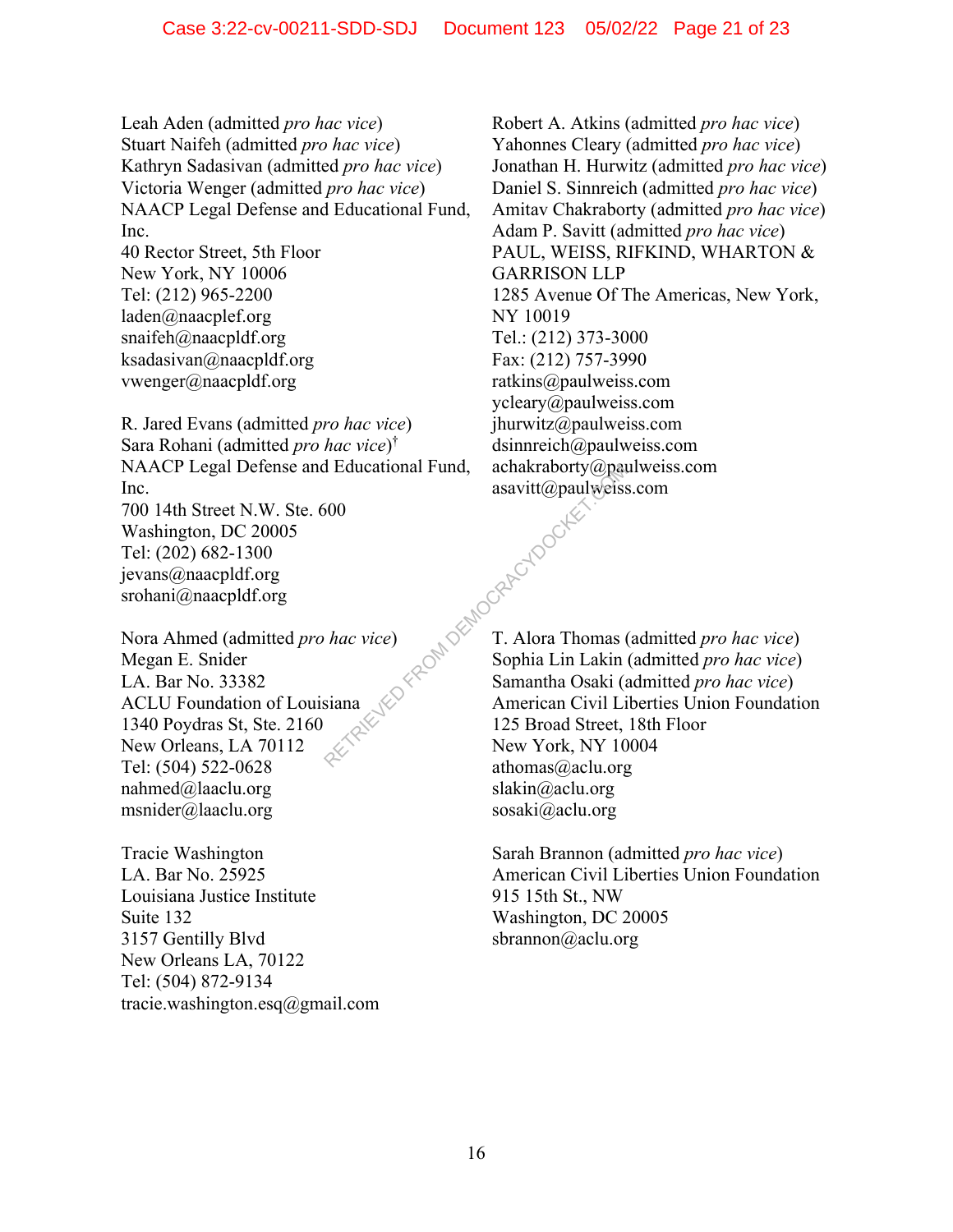† Admitted in California only. Practice limited to matters in United States federal courts.

*Counsel for Plaintiffs* 

RETRIEVED FROM DEMOCRACYDOCKET.COM